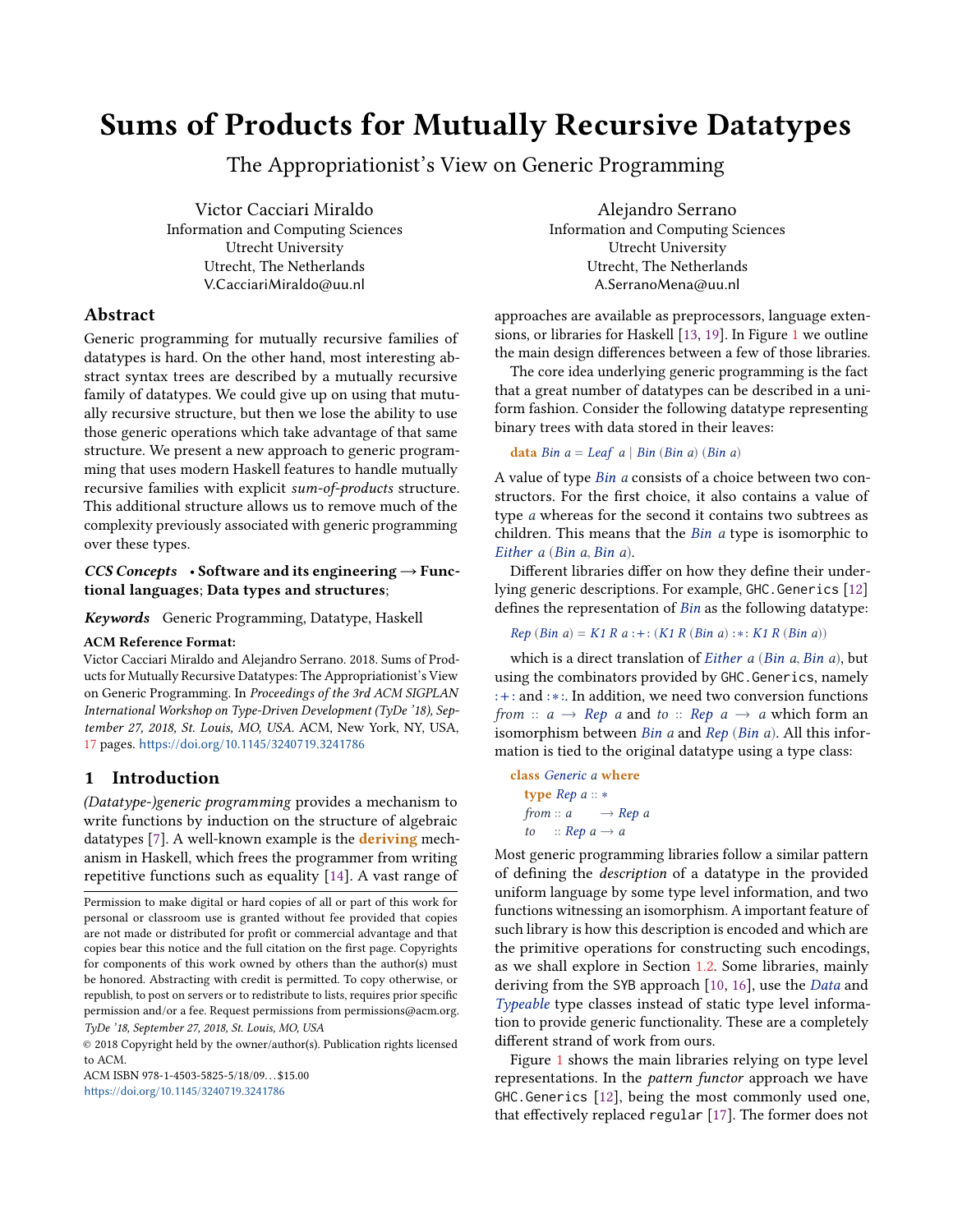<span id="page-1-0"></span>

|                                     | Pattern Functors Codes |                |  |
|-------------------------------------|------------------------|----------------|--|
| No Explicit Recursion GHC. Generics |                        | generics-sop   |  |
| Simple Recursion                    | regular                | generics-mrsop |  |
| <b>Mutual Recursion</b>             | multirec               |                |  |

Figure 1. Spectrum of static generic programming libraries

account for recursion explicitly, allowing only for a shallow representation, whereas the later allows for both deep and shallow representations by maintaining information about the recursive occurrences of a type. Maintaining this information is central to some generic functions, such as the generic map and Zipper, for instance. Oftentimes though, one actually needs more than just one recursive type, justifying the need to multirec [\[27\]](#page-12-8).

These libraries are too permissive though, for instance, K1 R Int :\*: Maybe is a perfectly valid GHC. Generics pattern functor but will break generic functions, i.e., Maybe is not a combinator. The way to fix this is to ensure that the pattern functors abide by a certain format, by defining them by induction on some code that can be inspected and matched on. This is the approach of generics-sop [\[4\]](#page-12-9). The more restrictive code approach allows one to write concise, combinatorbased, generic programs. The novelty in our work is in the intersection of both the expressivity of multirec, allowing the encoding of mutually recursive families, with the convenience of the more modern generics-sop style. In fact, it is worth noting that neither of the aforementioned libraries compete with out work. We extend both in orthogonal directions, resulting in a new design altogether, that takes advantage of some modern Haskell extensions that the authors of the previous work could not enjoy.

#### 1.1 Contributions

In this paper we make the following contributions:

- We extend the sum-of-products approach of de Vries and Löh [\[4\]](#page-12-9) to care for recursion (Section [3\)](#page-4-0), allowing for shallow and deep representations. We proceed generalizing even further to mutually recursive families of datatypes (Section [4\)](#page-6-0).
- We illustrate the use of our library on familiar examples such as equality,  $\alpha$ -equivalence (Section [5.2\)](#page-10-0) and the zipper (Section [5\)](#page-9-0), illustrating how it subsumes the features of the previous approaches.
- We provide Template Haskell functionality to derive all the boilerplate code needed to use our library (in Appendix  $B$ , due to space restrictions). The novelty lies in our handling of instantiated type constructors.

We have packaged our results as a Haskell library. This library, generics-mrsop, fills the hole in Figure [1](#page-1-0) for a codebased approach with support for mutual recursion.

## <span id="page-1-1"></span>1.2 Design Space

The availability of several libraries for generic programming witnesses the fact that there are trade-offs between expressivity, ease of use, and underlying techniques in the design of such a library. In this section we describe some of these trade-offs, especially those to consider when using the static approach.

Explicit Recursion. There are two ways to define the representation of values. Those that have information about which fields of the constructors of the datatype in question are recursive versus those that do not.

If we do not mark recursion explicitly, shallow encodings are our sole option, where only one layer of the value is turned into a generic form by a call to from. This is the kind of representation we get from GHC.Generics, among others. The other side of the spectrum would be the deep representation, in which the entire value is turned into the representation that the generic library provides in one go.

Marking the recursion explicitly, like in regular [\[17\]](#page-12-7), allows one to choose between shallow and deep encodings at will. These representations are usually more involved as they need an extra mechanism to represent recursion. In the Bin example, the description of the Bin constructor changes from "this constructor has two fields of the Bin a type" to "this constructor has two fields in which you recurse". Therefore, a deep encoding requires some explicit least fixpoint combinator – usually called  $Fix$  in Haskell.

Depending on the use case, a shallow representation might be more efficient if only part of the value needs to be inspected. On the other hand, deep representations are sometimes easier to use, since the conversion is performed in one go, and afterwards one only has to work with the constructs from the generic library.

The fact that we mark explicitly when recursion takes place in a datatype gives some additional insight into the description. Some functions really need the information about which fields of a constructor are recursive and which are not, like the generic *map* and the generic *Zipper* – we describe the latter in Section [5.](#page-9-0) This additional power has also been used to define regular expressions over Haskell datatypes [\[20\]](#page-12-10).

**Sum of Products** Most generic programming libraries build their type level descriptions out of three basic combinators: (1) constants, which indicate a type is atomic and should not be expanded further; (2) products (usually written as :∗:) which are used to build tuples; and (3) sums (usually written as :+:) which encode the choice between constructors.  $Rep (Bin a)$  above is expressed in this form. Note, however, that there is no restriction on how these can be combined.

In practice, one can always use a sum of products to represent a datatype – a sum to express the choice of constructor, and within each constructor a product to declare which fields you have. The generic-sop library [\[4\]](#page-12-9) explicitly uses a list of lists of types, the outer one representing the sum and each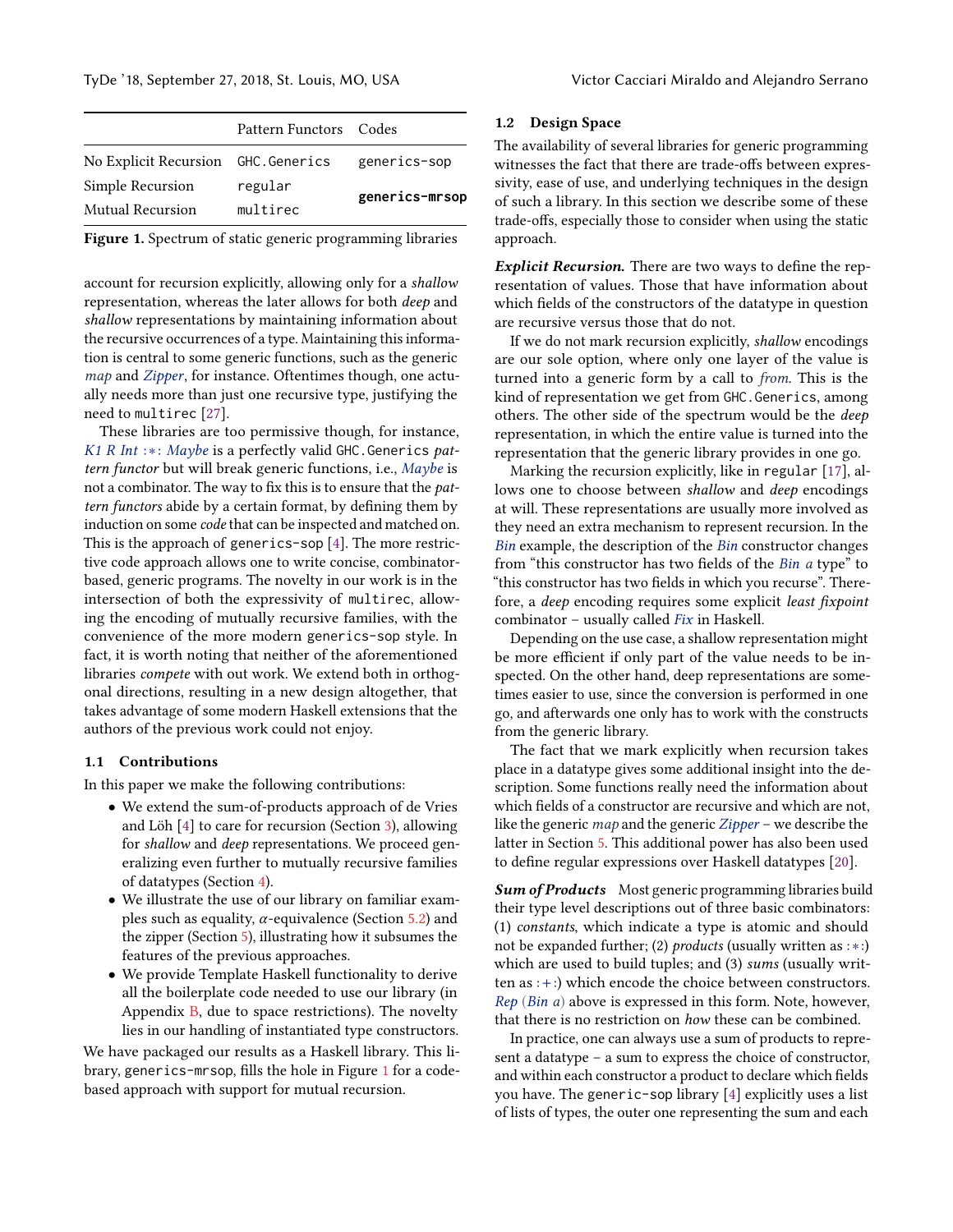inner one thought of as products. The ′ sign in the code below marks the list as operating at the type level, as opposed to term-level lists which exist at run-time. This is an example of Haskell's datatype promotion [\[28\]](#page-12-11).

 $Code<sub>sop</sub> (Bin a) = '['[a], '[Bin a, Bin a]]$ 

The shape of this description follows more closely the shape of Haskell datatypes, and make it easier to implement generic functionality.

Note how the codes are different than the representation. The latter being defined by induction on the former. This is quite a subtle point and it is common to see both terms being used interchangeably. Here, the representation is mapping the codes, of kind '['[ $*$ ]], into  $*$ . The code can be seen as the format that the representation must adhere to. Previously, in the pattern functor approach, the representation was not guaranteed to have a certain structure. The expressivity of the language of codes is proportional to the expressivity of the combinators the library can provide.

Mutually recursive datatypes. We have described several axes taken by different approaches to generic programming in Haskell. Unfortunately, most of the approaches restrict themselves to regular types, in which recursion always goes into the same datatype, which is the one being defined. Sometimes one would like to have the mutually recursive structure handy, though. The syntax of many programming languages, for instance, is expressed naturally using a mutually recursive family. Consider Haskell itself, one of the possibilities of an expression is to be a do block, while a do block itself is composed by a list of statements which may include expressions.

```
data Expr = ... | Do [Stmt] | ...data Stmt = Assign Var Expr | Let Var Expr
```
Another example is found in HTML and XML documents. They are better described by a Rose tree, which can be described by this family of datatypes:

```
data Rose a = Fork a [Rose a]data \begin{bmatrix} a \\ c \end{bmatrix} a = \begin{bmatrix} 1 & a \\ a & a \end{bmatrix}
```
The mutual recursion becomes apparent once one instantiaties a to some ground type, for instance:

```
data\; Rosel = Fork\;Int\;ListIdata ListI = Nil | Rosel:ListI
```
The multirec library [\[27\]](#page-12-8) is a generalization of regular which handles mutually recursive families using this very technique. The mutual recursion is central to some applications such as generic diffing [\[15\]](#page-12-12) of abstract syntax trees.

The motivation of our work stems from the desire of having the concise structure that codes give to the representations, together with the information for recursive positions in a mutually recursive setting.

Deriving the representation. Generic programming alleviates the problem of repetitively writing operations such as equality or pretty-printing, which depend on the structure of the datatype. But in order to do so, they still require the programmer to figure out the right description and write conversion functions from and to that type. This is tedious, and also follows the shape of the type!

For that reason, most generic programming libraries also include some automatic way of generating this boilerplate code. GHC.Generics is embedded in the compiler; most others use Template Haskell [\[22\]](#page-12-13), the meta-programming facility found in GHC. In the former case, programmers write:

#### data  $Bin \ a = \dots$ deriving Generic

to open the doors to generic functionality.

There is an interesting problem that arises when we have mutually recursive datatypes and want to automatically generate descriptions. The definition of Rose a above uses the list type, but not simply  $[a]$  for any element type  $a$ , but the specific instance  $[Rose\ a]$ . This means that the procedure to derive the code must take this fact into account. Shallow descriptions do not suffer too much from this problem. For deep approaches, though, how to solve this problem is key to derive a useful description of the datatype.

# 2 Background

Before diving head first into our generic programming framework, let us take a tour of the existing generic programming libraries. For that, will be looking at a generic size function from a few different angles, illustrating how different techniques relate and the nuances between them. This will let us gradually build up to our framework, that borrows pieces of each of the different approaches, and combines them without compromise.

#### <span id="page-2-0"></span>2.1 GHC Generics

Since version <sup>7</sup>.2, GHC supports some off the shelf generic programming using GHC.Generics [\[12\]](#page-12-4), which exposes the pattern functor of a datatype. This allows one to define a function for a datatype by induction on the structure of its (shallow) representation using pattern functors.

These pattern functors are parametrized versions of tuples, sum types (Either in Haskell lingo), and unit, empty and constant functors. These provide a unified view over data: the generic representation of values. The values of a suitable type a are translated to this representation by means of the function  $from_{gen} :: a \rightarrow Rep_{gen} a$ . Note that the subscripts are there solely to disambiguate names that appear in many libraries. Hence,  $from_{\text{gen}}$  is, in fact, the  $from$  in module GHC.Generics.

Defining a generic function is done in two steps. First, we define a class that exposes the function for arbitrary types, in our case, size, which we implement for any type via gsize: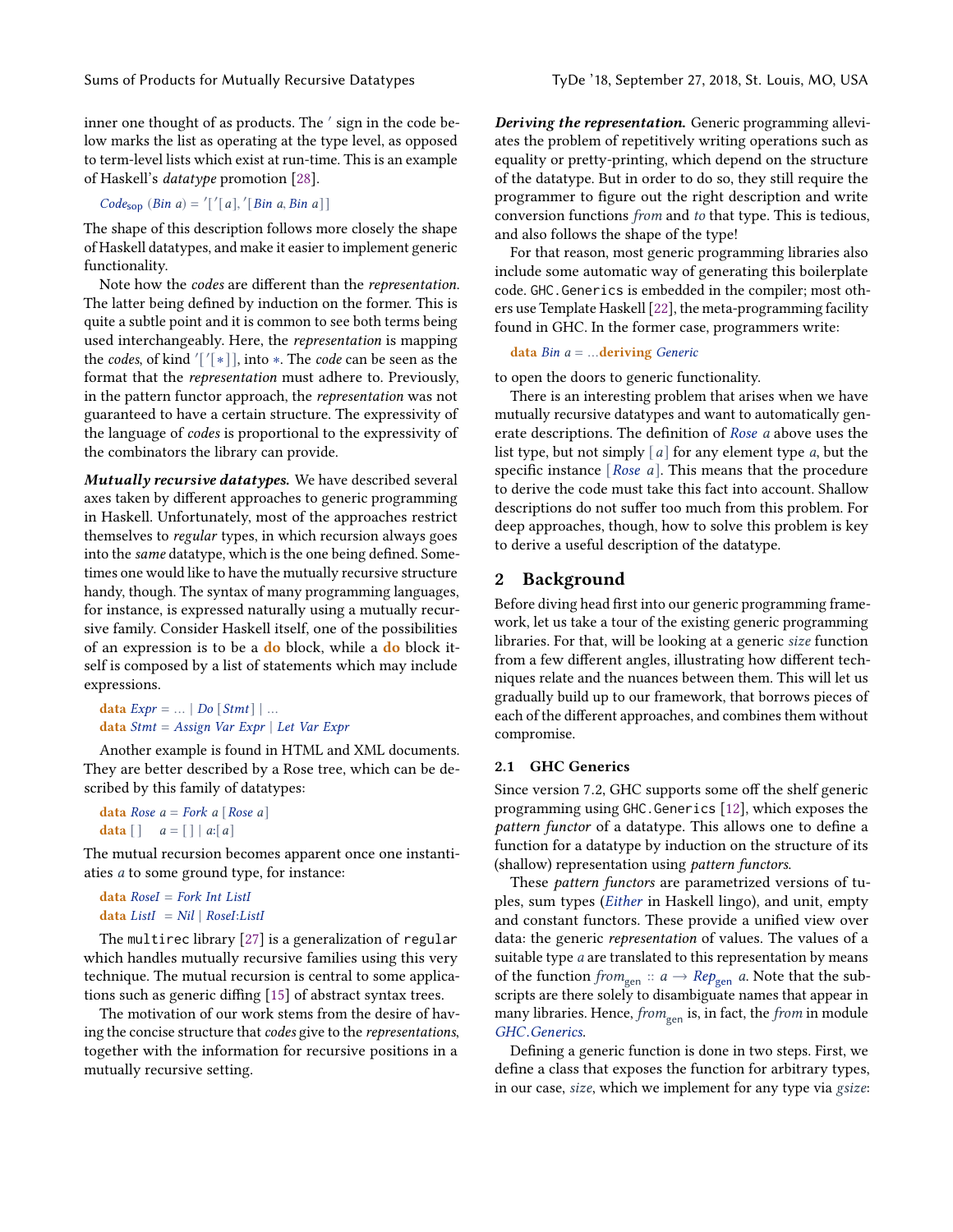<span id="page-3-0"></span>size (Bin (Leaf 1) (Leaf 2))  $=$  gsize (from<sub>gen</sub> (Bin (Leaf 1) (Leaf 2)))  $=$  gsize (R1 ( $\overline{K1}$  (Leaf 1) :\*: K1 (Leaf 2)))  $=$  gsize  $(K1 (Leaf 1)) +$  gsize  $(K1 (Leaf 2))$  $\frac{1}{x}$  size (Leaf 1) + size (Leaf 2)  $=$  gsize (from<sub>gen</sub> (Leaf 1)) + gsize (from<sub>gen</sub> (Leaf 2))  $=$  gsize  $(L1(K11)) +$  gsize  $(L1(K12))$  $= size (1 :: Int) + size (2 :: Int)$ 

Figure 2. Reduction of size (Bin (Leaf 1) (Leaf 2))

```
class Size (a::*) where
   size \therefore a \rightarrow Intinstance (Size a) \Rightarrow Size (Bin a) where
   size = gsize \circ from_{gen}
```
Next we define the gsize function that operates on the level of the representation of datatypes. We have to use another class and the instance mechanism to encode a definition by induction on representations:

```
class GSize (rep :: * \rightarrow *) where
   gsize :: rep x \rightarrow Intinstance (GSize f, GSize g) \Rightarrow GSize (f :*: g) where
  gsize (f :∗: g) = gsize f + gsize g
instance (GSize f, GSize g) \Rightarrow GSize (f :+: g) where
  gsize (L1 f) =gsize f
  gsize (R1 g) = gsize g
```
We still have to handle the cases where we might have an arbitrary type in a position, modeled by the constant functor K1. We require an instance of Size so we can successfully tie the recursive knot.

```
instance (Size x) \Rightarrow GSize (K1 R x) where
  gsize (K1 x) = size x
```
To finish the description of the generic size, we also need instances for the unit, void and metadata pattern functors, called U1, V1, and M1 respectively. Their GSize is rather uninteresting, so we omit them for the sake of conciseness.

This technique of mutually recursive classes is quite specific to GHC.Generics flavor of generic programming. Figure [2](#page-3-0) illustrates how the compiler goes about choosing instances for computing size (Bin (Leaf 1) (Leaf 2)). In the end, we just need an instance for Size Int to compute the final result. Literals of type Int illustrate what we call opaque types: those types that constitute the base of the universe and are opaque to the representation language.

One interesting aspect we should note here is the clearly shallow encoding that *from* provides. That is, we only represent one layer at a time. For example, take the step marked as (†) in Figure [2:](#page-3-0) after unwrapping the calculation of the first layer, we are back to having to calculate size for Bin Int, not their generic representation.

Upon reflecting on the generic size function above, we see a number of issues. Most notably is the amount of boilerplate

to achieve a conceptually simple task: sum up all the sizes of the fields of whichever constructors make up the value. This is a direct consequence of not having access to the sum-ofproducts structure that Haskell's data declarations follow. A second issue is that the generic representation does not carry any information about the recursive structure of the type. The regular [\[17\]](#page-12-7) library addresses this issue by having a specific pattern functor for recursive positions.

Perhaps even more subtle, but also more worrying, is that we have no guarantees that the  $Rep_{gen}$  a of a type a will be defined using only the supported pattern functors. Fixing this would require one to pin down a single language for representations, that is, the code of the datatype. Besides correctness issues, having codes greatly improves the definition of ad-hoc generic combinators. Every generic function has to follow the mutually recursive classes technique we shown.

## <span id="page-3-1"></span>2.2 Explicit Sums of Products

We will now examine the approach used by de Vries and Löh [\[4\]](#page-12-9). The main difference is in the introduction of Codes, that limit the structure of representations.

Had we had access to a representation of the sum-ofproducts structure of Bin, we could have defined our gsize function following an informal description: sum up the sizes of the fields inside a value, ignoring the constructor.

Unlike GHC.Generics, the representation of values is defined by induction on the *code* of a datatype, this *code* is a type level list of lists of kind ∗, whose semantics is consonant to a formula in disjunctive normal form. The outer list is interpreted as a sum and each of the inner lists as a product. This section provides an overview of generic-sop as required to understand our techniques, we refer the reader to the original paper [\[4\]](#page-12-9) for a more comprehensive explanation.

Using a sum-of-products approach one could write the gsize function as easily as:

 $gsize :: (Generic<sub>sop</sub> a) \Rightarrow a \rightarrow Int$  $gsize = sum \circ elim (map size) \circ from_{\text{son}}$ 

Ignoring the details of gsize for a moment, let us focus just on its high level structure. Remembering that from now returns a sum-of-products view over the data, we are using an eliminator, elim, to apply a function to the fields of the constructor used to create a value of type a. This eliminator then applies map size to the fields of the constructor, returning something akin to a  $[Int]$ . We then sum them up to obtain the final size.

Codes consist of a type level list of lists. The outer list represents the constructors of a type, and will be interpreted as a sum, whereas the inner lists are interpreted as the fields of the respective constructors, interpreted as products.

```
type family Code_{\text{sop}}(a::*)::'['[*]]type instance Code_{\text{sop}}(Bin\ a) = '\lceil' [a], '[Bin\ a, Bin\ a] \rceil
```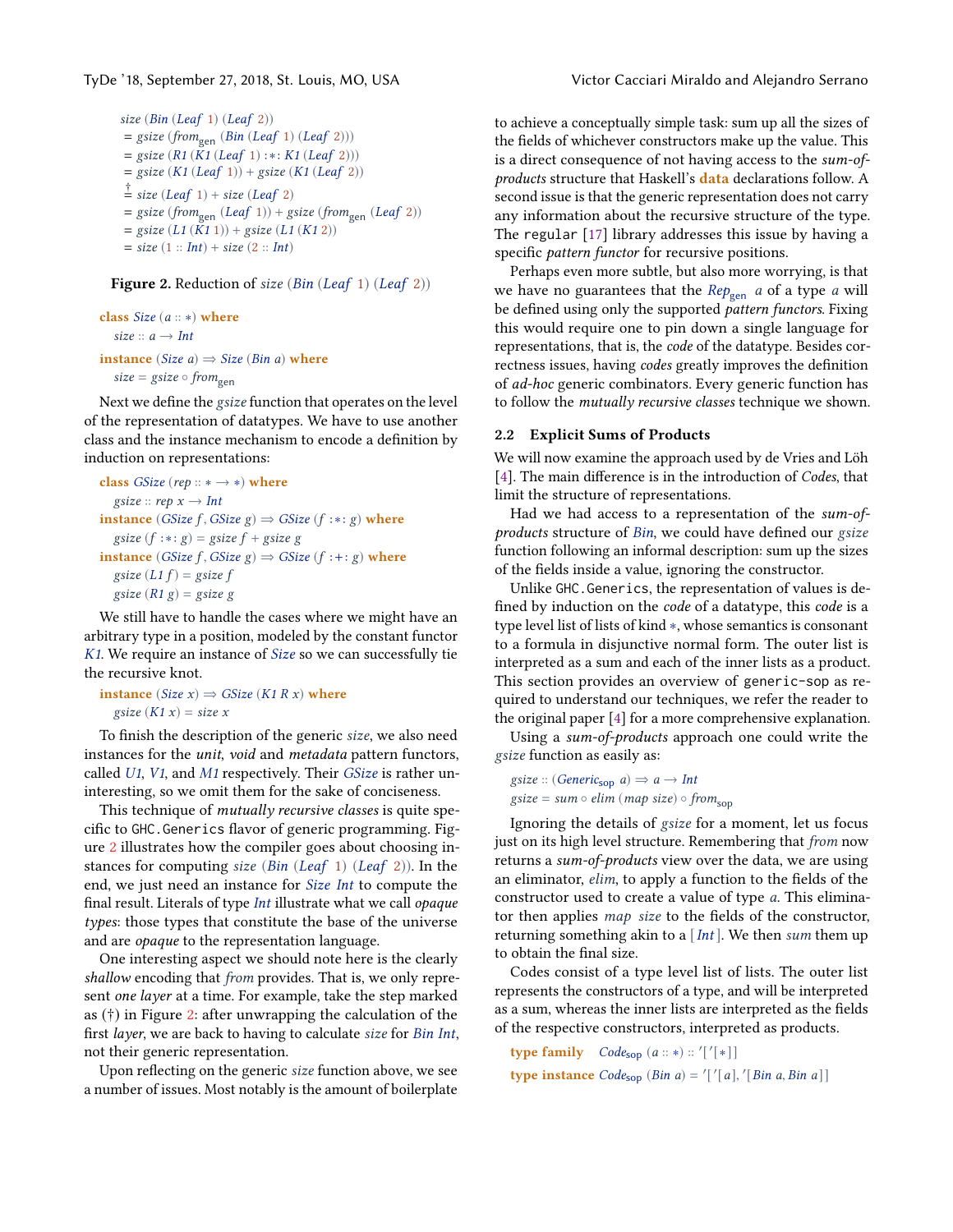Sums of Products for Mutually Recursive Datatypes TyDe '18, September 27, 2018, St. Louis, MO, USA

The representation is then defined by induction on  $Code<sub>son</sub>$ by the means of generalized n-ary sums, NS, and n-ary products, NP. With a slight abuse of notation, one can view NS and NP through the lens of the following type isomorphisms:

$$
NS f [k1, k2,...] \equiv f k1 : +: (f k2 : +:...)
$$
  
NP f [k<sub>1</sub>, k<sub>2</sub>,...]  $\equiv f k1 : *: (f k2 : *:...)$ 

We could then define  $Rep_{son}$  to be *NS* (*NP* (*K1 R*)), echoing the isomorphisms above, where **data**  $K1 \ R \ a = K1 \ a$  is borrowed from GHC.Generics. Note that we already need the parameter  $f$  to pass  $NP$  to  $NS$  here. This is exactly the representation we get from GHC.Generics.

$$
Rep_{\text{sop}}\ (Bin\ a) \equiv NS\ (NP\ (KI\ R))\ (Code_{\text{sop}}\ (Bin\ a))
$$

$$
\equiv K1\ R\ a\ \text{::}\ \text{::}\ (K1\ R\ (Bin\ a)\ \text{::}\ \text{::}\ K1\ R\ (Bin\ a))
$$

$$
\equiv Rep_{\text{gen}}\ (Bin\ a)
$$

It makes no sense to go through all the trouble of adding the explicit sums-of-products structure to forget this information in the representation. Instead of piggybacking on pattern functors, we define NS and NP from scratch using GADTs [\[26\]](#page-12-14). By pattern matching on the values of NS and  $NP$  we inform the type checker of the structure of  $Code<sub>sop</sub>$ .

**data** 
$$
NS :: (k \rightarrow *) \rightarrow [k] \rightarrow *
$$
 **where**  
\nHere :: f k  $\rightarrow NS f (k':ks)$   
\nThere ::  $NS f ks \rightarrow NS f (k':ks)$   
\n**data**  $NP :: (k \rightarrow *) \rightarrow [k] \rightarrow *$  **where**  
\n $NP0 :: NP f'[]$   
\n $(x) :: f x \rightarrow NP f xs \rightarrow NP f (x':xs)$ 

Finally, since our atoms are of kind ∗, we can use the identity functor, I, to interpret those and define the final representation of values of a type a under the SOP view:

```
type Rep_{\text{sop}} a = NS (NP I) (Code_{\text{sop}} a)newtype I (a::*) = I \{ \text{unI} :: a \}
```
To support the claim that one can define general combinators for working with these representations, let us look at elim and map, used to implement the gsize function in the beginning of the section. The elim function just drops the constructor index and applies  $f$ , whereas the map applies  $f$ to all elements of a product.

```
elim :: (\forall k \cdot f \& \rightarrow a) \rightarrow NS f \& \rightarrow aelim f (Here x) = f x
elim f (There x) = elim f xmap :: (\forall k . f k \rightarrow a) \rightarrow NP f ks \rightarrow [a]map f \; NP0 = []map f(x \times xs) = f(x): map f(x)s
```
Reflecting on the current definition of size, especially in comparison to the GHC.Generics implementation of size, we see two improvements: (A) we need one fewer type class, namely GSize, and, (B) the definition is combinator-based. Considering that the generated pattern functor representation of a Haskell datatype will already be in a sums-ofproducts, we do not lose anything by enforcing this structure.

There are still downsides to this approach. A notable one is the need to carry constraints around: the actual gsize written with the generics-sop library and no sugar reads as follows.

```
gsize :: (Generic<sub>sop</sub> a, All2 Size (Code<sub>sop</sub> a)) \Rightarrow a \rightarrow Int
gsize = sum \circ hcollapse◦ hcmap (Proxy :: Proxy Size) (mapIK size) ◦ fromsop
```
Where *hcollapse* and *hcmap* are analogous to the *elim* and map combinators we defined above. The All2 Size (Codesop a) constraint tells the compiler that all of the types serving as atoms for  $Code<sub>sop</sub>$  a are an instance of *Size*. In our case, All2 Size (Code<sub>sop</sub> (Bin a)) expands to (Size a, Size (Bin a)). The *Size* constraint also has to be passed around with a *Proxy* for the eliminator of the  $n$ -ary sum. This is a direct consequence of a shallow encoding: since we only unfold one layer of recursion at a time, we have to carry proofs that the recursive arguments can also be translated to a generic representation. We can relieve this burden by recording, explicitly, which fields of a constructor are recursive or not.

# <span id="page-4-0"></span>3 Explicit Fix: Diving Deep and Shallow

In this section we will start to look at our approach, essentially combining the techniques from the regular and generics-sop libraries. Later we extend the constructions to handle mutually recursive families instead of simple recursion. As we discussed in the introduction, a fixpoint view over generic functionality is required to implement some functionality like the Zipper generically. In other words, we need an explicit description of which fields of a constructor are recursive and which are not.

Introducing information about the recursive positions in a type requires more expressive codes than in Section [2.2,](#page-3-1) where our codes were a list of lists of types, which could be anything. Instead, we will now have a list of lists of Atom to be our codes:

data  $Atom = I | KInt | ...$ type family  $Code_{fix} (a::*)::'['[Atom]]$ type instance  $Code_{fix}$  (Bin Int) = '['[KInt],'[I,I]]

Where I is used to mark the recursive positions and  $KInt$ , ... are codes for a predetermined selection of primitive types, which we refer to as *opaque types*. Favoring the simplicity of the presentation, we will stick with only hard coded Int as the only opaque type in the universe. Later on, in Section [4.1,](#page-8-0) we parametrize the whole development by the choice of opaque types.

We can no longer represent polymorphic types in this universe – the codes themselves are not polymorphic. Back in Section [2.2](#page-3-1) we have defined  $Code_{\text{sop}}$  (Bin a), and this would work for any a. This might seem like a disadvantage at first, but it is in fact the opposite. This allows us to provide a deep conversion for free and drops the need to carry constraints around. Beyond doubt one needs to have access to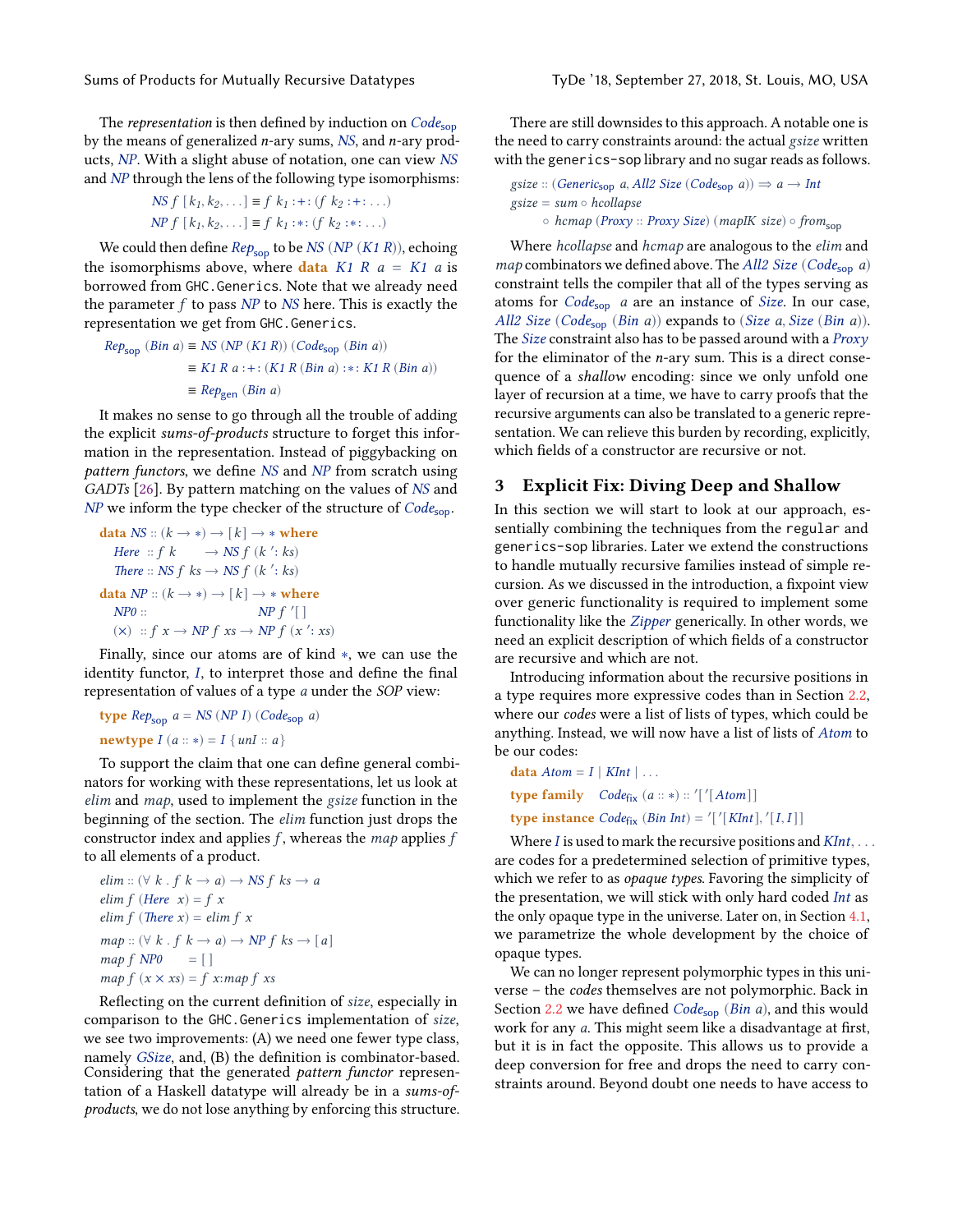the  $Code<sub>sop</sub>$  a when converting a Bin a to its deep representation. By specifying the types involved beforehand, we are able to get by without having to carry all of the constraints we needed, for instance, for gsize at the end of Section [2.2.](#page-3-1) We can benefit the most from this in the simplicity of combinators we are able to write, as shown in Section [4.2.](#page-9-1)

Wrapping our  $to$ <sub>fix</sub> and  $from$ <sub>fix</sub> isomorphism into a type class and writing the instance that witnesses that Bin Int has a  $Code_{fix}$  is straightforward. We ommit the  $to_{fix}$  function as it is the opposite of  $from$ <sub>fix</sub>:

```
class \text{Generic}_{\text{fix}} a where
   from<sub>fix</sub> :: a \rightarrow Rep_{fix} a ato t<sub>fix</sub> \therefore Rep<sub>fix</sub> a \neq ainstance \emph{Generic}_{\text{fix}} (\emph{Bin Int}) where
   from<sub>fix</sub> (Leaf x)<br>= Rep(Here (NA_K x \times NP0)from<sub>fix</sub> (Bin l r)
          = Rep (There (Here (NA<sub>I</sub> l \times NA_I r \times NP0)))
```
In order to define  $Rep_{fix}$  we just need a way to map an Atom into ∗. Since an atom can be either an opaque type, known statically, or some other type that will be used as a recursive position later on, we simply receive it as another parameter. The NA datatype relates an Atom to its semantics:

```
data NA :: * \rightarrow Atom \rightarrow * where
   NA_I :: x \rightarrow NA x INA_K :: Int \rightarrow NA \times KIntnewtype Rep_{fix} a x
             = Rep { unRep :: NS (NP (NA x)) (Code_{fix} a) }
```
It is an interesting exercise to implement the Functor instance for  $(\text{Rep}_{fix} \ a)$ . We were only able to lift it to a functor by recording the information about the recursive positions. Otherwise, there would be no way to know where to apply  $f$  when defining  $fmap f$ .

Nevertheless, working directly with  $Rep_{fix}$  is hard – we need to pattern match on There and Here, whereas we actually want to have the notion of constructor for the generic setting too! The main advantage of the sum-of-products structure is to allow a user to pattern match on generic representations just like they would on values of the original type, contrasting with GHC.Generics. One can precisely state that a value of a representation is composed by a choice of constructor and its respective product of fields by the View type.

\n- **data** 
$$
Nat = Z \mid S
$$
  $Nat$
\n- **data**  $View :: [[Atom]] \rightarrow * \rightarrow *$  **where**  $Tag :: Constr \, n \, t \rightarrow NP$   $(NA \, x) \, (Lkup \, t \, n) \rightarrow View \, t \, x$
\n

A value of *Constr n sum* is a proof that  $n$  is a valid constructor for sum, stating that  $n < length$  sum. Lkup performs list lookup at the type level. In order to improve type error messages, we generate a TypeError whenever we reach a given index  $n$  that is out of bounds. Interestingly, our design guarantees that this case is never reached by Constr.

data Constr :: Nat  $\rightarrow$  [k]  $\rightarrow$  \* where  $CZ$  ::  $\qquad \qquad \text{Constr } Z \qquad (x:xs)$  $CS :: Constr n xs \rightarrow Constr (S n) (x:xs)$ type family  $Lkup$  ( $ls$  :: [ $k$ ]) ( $n$  :: Nat) ::  $k$  where

 $Lkup$   $\lceil$   $\rceil$   $\qquad$  $= Type Error$ "Index out of bounds" Lkup  $(x:xs)'Z$  $= x$  $Lkup(x:xs)$  ('S n) =  $Lkup xs n$ 

Now we are able to easily pattern match and inject into and from generic values. Unfortunately, matching on Tag requires describing in full detail the shape of the generic value using the elements of *Constr*. Using pattern synonyms [\[18\]](#page-12-15) we can define those patterns once and for all, and give them more descriptive names. For example, here are the synonyms describing the constructors Bin and Leaf.<sup>[1](#page-5-0)</sup>

pattern  $\overline{Leaf} x = Tag CZ$  (NA<sub>K</sub>  $x \times NP0$ ) **pattern**  $\overline{Bin}$   $l r = Tag (CS CZ) (NA_I l \times NA_I r \times NP0)$ 

The functions that perform the pattern matching and injection are the inj and sop below.

inj :: View sop  $x \rightarrow Rep_{fix}$  sop x sop :: Repfix sop  $x \rightarrow$  View sop x

The View type and the hability to split a value into a choice of constructor and its fields is very handy for writing generic functions, as we can see in Section [5.2.](#page-10-0)

Having the core of the sums-of-products universe defined, we can turn our attention to writing the combinators that the programmer will use. These will be defined by induction on the  $Code_{fix}$  instead of having to rely on instances, like in Section [2.1.](#page-2-0) For instance, lets look at compos, which applies a function f everywhere on the recursive structure.

```
compos :: (Generic<sub>fix</sub> a) \Rightarrow (a \rightarrow a) \rightarrow a \rightarrow acompos f = to_{fix} \circ fmap f \circ from_{fix}
```
Although more interesting in the mutually recursive setting, Section [4,](#page-6-0) we can illustrate its use for traversing a tree and adding one to its leaves. This example is a bit convoluted, since one could get the same result by simply writing fmap  $(+1)$  :: Bin Int  $\rightarrow$  Bin Int, but shows the intended usage of the compos combinator just defined.

example  $:: Bin Int \rightarrow Bin Int$ example (Leaf  $n$ ) = Leaf  $(n + 1)$  $example x = compose example x$ 

It is worth noting the catch-all case, allowing one to focus only on the interesting patterns and using a default implementation everywhere else.

Converting to a deep representation. The from  $f_{fix}$  function returns a shallow representation. But by constructing the least fixpoint of  $Rep_{fix}$  a we can easily obtain the deep encoding for free, by simply recursively translating each layer of the shallow encoding.

<span id="page-5-0"></span><sup>&</sup>lt;sup>1</sup>Throughout this paper we use the syntax  $\bar{C}$  to refer to the pattern describing a view for constructor C.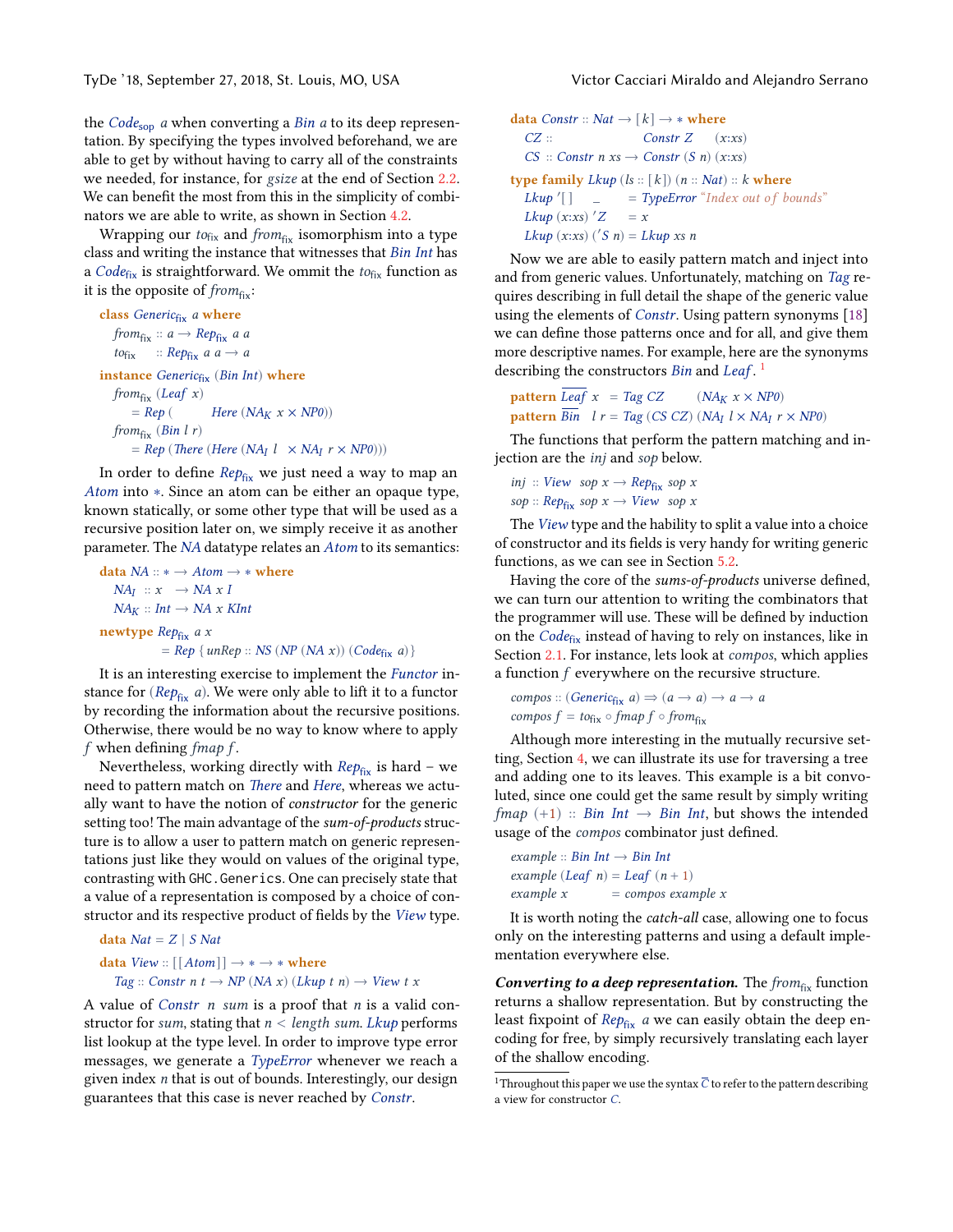Sums of Products for Mutually Recursive Datatypes Type '18, September 27, 2018, St. Louis, MO, USA

```
crush :: (Genericf_{iX} a)
        \Rightarrow (\forall~x . \mathit{Int}\rightarrow b)\rightarrow ([ b\,]\rightarrow b)\rightarrow a \rightarrow bcrush k cat = crushFix \circ deepFrom
   where
       crushFix :: Fix (Rep_{fix} a) \rightarrow bcrushFix = cat \circ elimNS (elimNP go) \circ unFix
       go (NA_I x) = crushFix x
       go (NA_K i) = k i
```
Figure 3. Generic crush combinator

newtype  $Fix f = Fix \{unFix :: f (Fix f)\}$  $deepFrom :: (Generic<sub>fix</sub> a) \Rightarrow a \rightarrow Fix (Rep<sub>fix</sub> a)$  $deepFrom = Fix \circ fmap \text{ deepFrom} \circ from$ 

So far, we handle the same class of types as the regular [\[17\]](#page-12-7) library, but we are imposing the representation to follow a sum-of-products structure by the means of Codefix. Those types are guaranteed to have an initial algebra, and indeed, the generic fold is defined as expected:

$$
fold :: (Rep_{fix} a b \rightarrow b) \rightarrow Fix (Rep_{fix} a) \rightarrow b
$$
  

$$
fold f = f \circ fmap (fold f) \circ unFix
$$

Sometimes we actually want to consume a value and produce a single value, but do not need the full expressivity of fold. Instead, if we know how to consume the opaque types and combine those results, we can consume any  $\overline{Generic}_{fix}$ type using crush, which is defined in fig. [3.](#page-6-1) The behavior of crush is defined by (1) how to turn atoms into the output type  $b$  – in this case we only have integer atoms, and thus we require an  $Int \rightarrow b$  function – and (2) how to combine the values bubbling up from each member of a product. Finally, we come full circle to our running gsize example as it was promised in the introduction. This is noticeably the smallest implementation so far, and very straight to the point.

gsize :: (Generic<sub>fix</sub> a)  $\Rightarrow$  a  $\rightarrow$  Int  $gsize = crush (const 1) sum$ 

Let us take a step back and reflect upon what we have achieved so far. We have combined the insight from the regular library of keeping track of recursive positions with the convenience of the generics-sop for enforcing a specific normal form on representations. By doing so, we were able to provide a deep encoding for free. This essentially frees us from the burden of maintaining complicated constraints needed for handling the types within the topmost constructor. The information about the recursive position allows us to write neat combinators like crush and compos together with a convenient View type for easy generic pattern matching. The only thing keeping us from handling real life applications is the limited form of recursion. When a user requires a generic programming library, chances are they need to traverse and consume mutually recursive structures.

## <span id="page-6-0"></span>4 Mutual Recursion

Conceptually, going from regular types (Section [3\)](#page-4-0) to mutually recursive families is simple. We just need to be able to reference not only one type variable, but one for each element in the family. This is usually [\[2,](#page-11-0) [11\]](#page-12-16) done by adding an index to the recursive positions that represents which member of the family we are recursing over. As a running example, we use the rose tree family from the introduction.

data Rose  $a = Fork a [Rose a]$ **data**  $\begin{bmatrix} a \\ c \end{bmatrix}$   $a = \begin{bmatrix} 1 & a \\ a & b \end{bmatrix}$ 

The previously introduced Codefix is not expressive enough to describe this datatype. In particular, when we try to write  $Code_{fix}$  (Rose Int), there is no immediately recursive appearance of Rose itself, so we cannot use the atom I in that position. Furthermore  $[Rose a]$  is not an opaque type either, so we cannot use any of the other combinators provided by Atom. We would like to record information about  $[Rose Int]$ referring to itself via another datatype.

Our solution is to move from codes of datatypes to codes for families of datatypes. We no longer talk about  $Code_{fix}$  (Rose Int) or  $Code_{fix}$  [Rose Int] in isolation. Codes only make sense within a family, that is, a list of types. Hence, we talk about  $Code_{\text{mrec}}$  '[Rose Int, [Rose Int]]. That is, the codes of the two types in the family. Then we extend the language of two types in the family. Then we extend the language of Atoms by appending to  $I$  a natural number which specifies the member of the family to recurse into:

data  $Atom = I Nat | KInt | ...$ 

The code of this recursive family of datatypes can finally be described as:

```
type FamRose
                                                   \mathcal{C}[Rose Int, [Rose Int]]
type Code_{\text{mrec}} FamRose = \left[ \left[ \left[ \left[ \left[ \text{KInt}, I \right] (S Z) \right] \right] \right] \right]'['[], '[IZ, I (S Z)]]]
```
Let us have a closer look at the code for *Rose Int*, which appears in the first place in the list. There is only one constructor which has an Int field, represented by KInt, and another in which we recurse via the second member of our family (since lists are 0-indexed, we represent this by  $S Z$ ). Similarly, the second constructor of  $[Rose Int]$  points back to both *Rose Int* using  $I Z$  and to  $[Rose Int]$  itself via  $I (S Z)$ .

Having settled on the definition of Atom, we now need to adapt NA to the new Atoms. In order to interpret any Atom into ∗, we now need a way to interpret the different recursive positions. This information is given by an additional type parameter  $\varphi$  that maps natural numbers into types.

data  $NA$  :: ( $Nat \rightarrow *) \rightarrow Atom \rightarrow *$  where  $NA_I :: \varphi n \rightarrow NA \varphi (I n)$  $NA_K :: Int \rightarrow NA \varphi KInt$ 

This additional  $\varphi$  naturally bubbles up to  $Rep_{\text{mrec}}$ .

**type** 
$$
Rep_{\text{mrec}} (\varphi :: Nat \rightarrow *) (c :: [[Atom]])
$$
  
=  $NS (NP (NA \varphi)) c$ 

The only piece missing here is tying the recursive knot. If we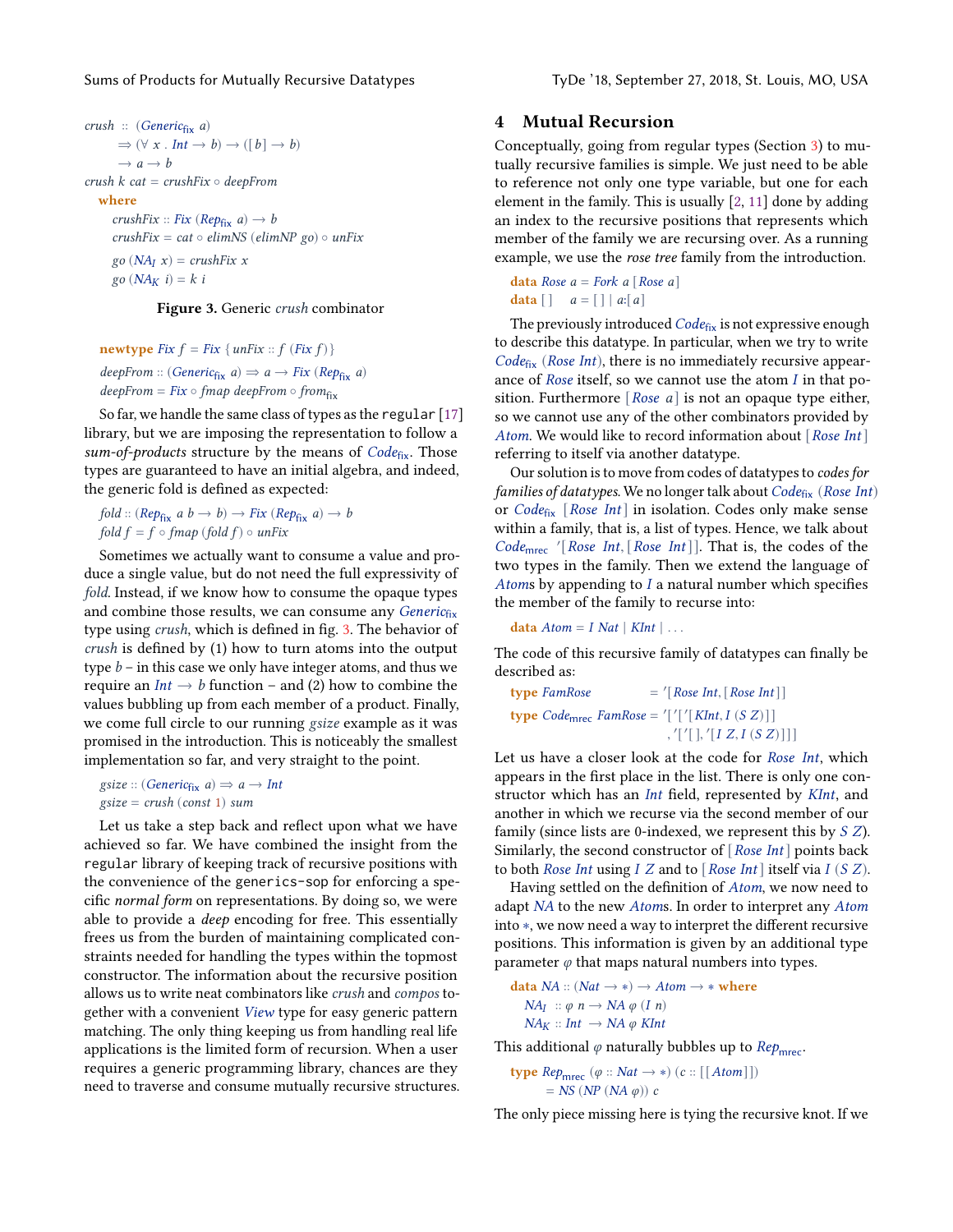want our representation to describe a family of datatypes, the obvious choice for  $\varphi$  *n* is to look up the type at index *n* in FamRose. In fact, we are simply performing a type level lookup in the family, so we can reuse the Lkup from Section [3.](#page-4-0)

In principle, this is enough to provide a ground representation for the family of types. Let fam be a family of types, like '[Rose Int, [Rose Int]], and codes the corresponding list of codes. Then the representation of the type at index ix in of codes. Then the representation of the type at index ix in the list fam is given by:

 $Rep_{\text{mrec}} (Lkup fam) (Lkup codes ix)$ 

This definition states that to obtain the representation of the type at index ix, we first lookup its code. Then, in the recursive positions we interpret each  $I$  n by looking up the type at that index in the original family. This gives us a shallow representation. As an example, below is the expansion for index 0 of the rose tree family. Note how it is isomorphic to the representation that GHC.Generics would have chosen for Rose Int:

```
Repmrec (Lkup FamRose) (Lkup (Codemrec FamRose) Z)
     = Rep_{\text{mrec}} (Lkup \text{ Fam} Rose)\frac{V[\text{KInt}, I(SZ)]}{V[\text{KInt}, I(SZ)]}= NS (NP (NA (Lkup FamRose)))'[KInt, I (S Z)]<br>= K1 B_{Lkt,1} K1 B (Llum FemRose (S Z))\equiv K1 \; R \; Int: \cdot K1 \; R \; (Lkup \; FamRose \; (S \; Z))= K1 \, R \, Int : * : K1 \, R \, [Rose Int]= \mathop{\mathrm{Rep}}\nolimits_{\mathop{\mathrm{gen}}\nolimits} (Rose Int)
```
Unfortunately, Haskell only allows saturated, that is, fullyapplied type families. Hence, we cannot partially apply Lkup like we did it in the example above. As a result, we need to introduce an intermediate datatype El,

```
data El :: [*] \rightarrow Nat \rightarrow * where
   El :: Lkup fam ix \rightarrow El fam ix
```
The representation of the family  $fam$  at index  $ix$  is thus given by  $Rep_{\text{mrec}}$  (El fam) (Lkup codes ix). We only need to use El in the first argument, because that is the position in which we require partial application. The second position has Lkup already fully-applied, and can stay as is.

We still have to relate a family of types to their respective codes. As in other generic programming approaches, we want to make their relation explicit. The Family type class below realizes this relation, and introduces functions to perform the conversion between our representation and the actual types. Using El here spares us from using a proxy for fam in from  $_{\text{mrec}}$  and  $to_{\text{mrec}}$ :

```
\n
$$
\text{class Family (fam::[*]) (codes::[[[Atom]]])\nwhere\n \text{from} \quad :: \text{SNat } ix\n \to El fam ix \to \text{Rep}_{\text{mrec}} \text{ (El fam) (Lkup codes ix)}
$$
\n\n $\text{to} \quad :: \text{SNat } ix\n \to \text{Rep}_{\text{mrec}} \text{ (El fam) (Lkup codes ix)} \to El fam ix$ \n
```

One of the differences between other approaches and ours is that we do not use an associated type to define the codes for the family fam. One of the reasons to choose this path is that it alleviates the burden of writing the longer  $Code_{\text{mrec}}$  fam

every time we want to refer to codes. Furthermore, there are types like lists which appear in many different families, and in that case it makes sense to speak about a relation instead of a function. In any case, we can choose the other point of the design space by moving codes into an associated type or introduce a functional dependency  $fam \rightarrow codes$ .

Since now  $from<sub>mrec</sub>$  and  $to<sub>mrec</sub>$  operate on families, we have to specify how to translate *each* of the members of the family back and forth the generic representation. This translation needs to know which is the index of the datatype we are converting between in each case, hence the additional SNat ix parameter. Pattern matching on this singleton [\[5\]](#page-12-17) type informs the compiler about the shape of the Nat index. Its definition is:

data  $SNat(n::Nat)$  where SZ :: SNat ′Z  $SS :: SNat \t n \rightarrow SNat('S \t n)$ 

For example, in the case of our family of rose trees,  $from<sub>mere</sub>$ has the following shape:

 $from$ <sub>mrec</sub> SZ (El (Fork x ch))  $=$  Rep ( Here (NA<sub>K</sub>  $x \times NA_I$  ch  $\times$  NP0))  $from_{\rm mrec}$   $(SS~SZ)~(El$  [ ])  $=$  Rep (Here NP0))  $from$ <sub>mrec</sub> (SS SZ) (El  $(x:xs)$ )  $=$  Rep (There (Here (NA<sub>I</sub>  $x \times NA$ <sub>I</sub>  $xs \times NP0$ )))

By pattern matching on the index, the compiler knows which family member to expect as a second argument. This then allows the pattern matching on the  $El$  to typecheck.

The limitations of the Haskell type system lead us to introduce  $El$  as an intermediate datatype. Our  $from_{merc}$  function does not take a member of the family directly, but an Elwrapped one. However, to construct that value, El needs to know its parameters, which amounts to the family we are embedding our type into and the index in that family. Those values are not immediately obvious, but we can use Haskell's visible type application [\[6\]](#page-12-18) to work around it. The into function injects a value into the corresponding El:

```
into :: \forall fam ty ix . (ix ∼ Idx ty fam, Lkup fam ix ∼ ty)
     \Rightarrow ty \rightarrow El fam ix
into = El
```
where  $\frac{Idx}{dx}$  is a closed type family implementing the inverse of  $Lkup$ , that is, obtaining the index of the type  $ty$  in the list fam. Using this function we can turn a  $[Rose Int]$  into its generic representation by writing from<sub>mrec</sub> ∘ into @FamRose. The type application @FamRose is responsible for fixing the mutually recursive family we are working with, which allows the type checker to reduce all the constraints and happily inject the element into El.

Deep representation. In Section [3](#page-4-0) we have described a technique to derive deep representations from shallow representations. We can play a very similar trick here. The main difference is the definition of the least fixpoint combinator,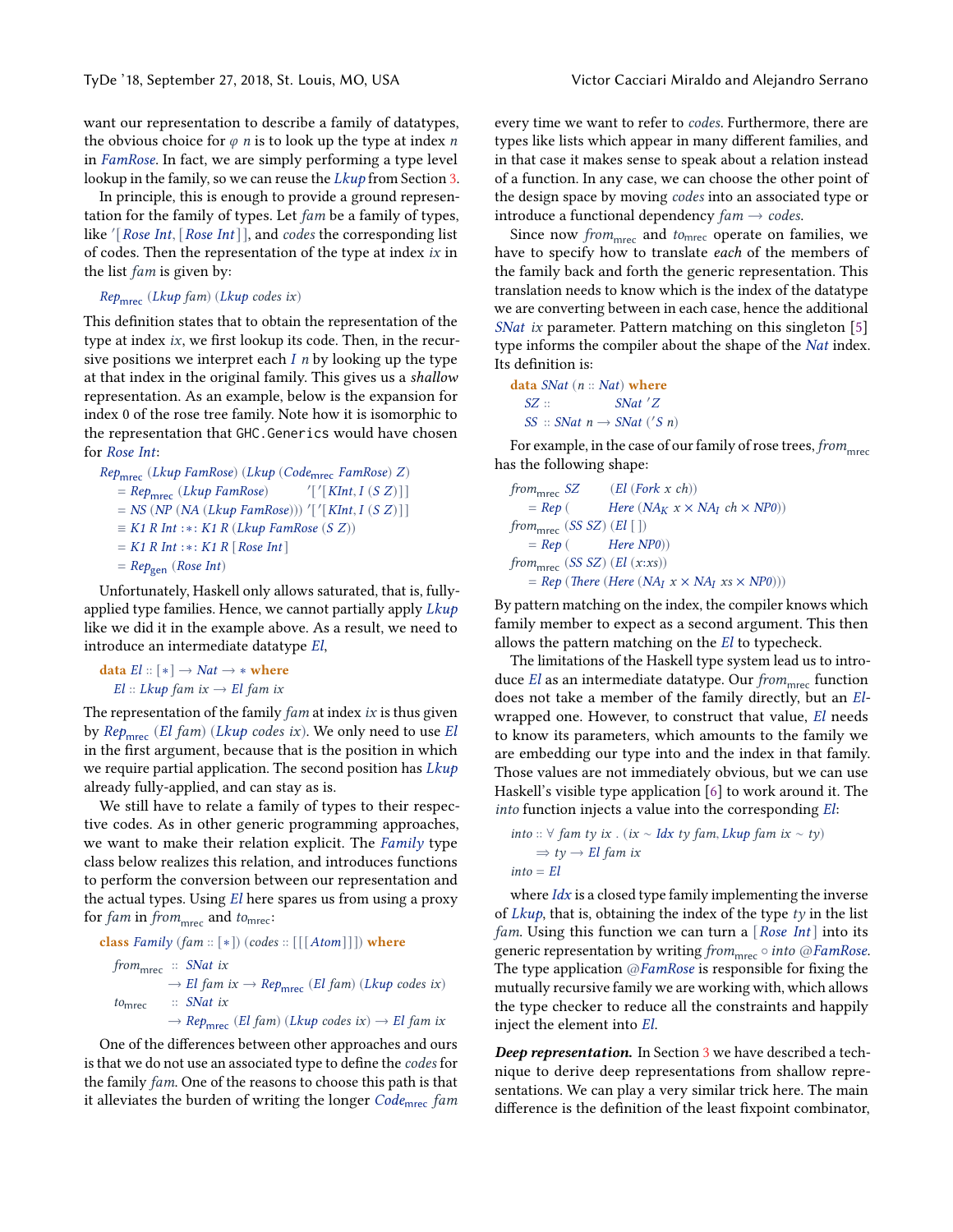which receives an extra parameter of kind Nat indicating which code to use first:

```
newtype Fix (codes :: [[[Atom]]]) (ix :: Nat)
   = Fix \{ unFix : Rep_{mrec} (Fix codes) (Lkup codes ix) \}
```
Intuitively, since now we can recurse on different positions, we need to keep track of the representations for all those positions in the type. This is the job of the codes argument. Furthermore, our Fix does not represent a single datatype, but rather the whole family. Thus, we need each value to have an additional index to declare on which element of the family it is working on.

As in the previous section, we can obtain the deep representation by iteratively applying the shallow representation. Earlier we used *fmap* since the  $Rep_{fix}$  type was a functor.  $Rep<sub>mrec</sub>$  on the other hand cannot be given a *Functor* instance, but we can still define a similar function mapRec,

$$
\begin{aligned}\n\text{mapRep} &\;:: \; (\forall \; \text{ix. } \varphi_1 \; \text{ix} \rightarrow \varphi_2 \; \text{ix}) \\
&\rightarrow \text{Rep}_{\text{mrec}} \; \varphi_1 \; c \rightarrow \text{Rep}_{\text{mrec}} \; \varphi_2 \; c\n\end{aligned}
$$

This signature tells us that if we want to change the  $\varphi_1$  argument in the representation, we need to provide a natural transformation from  $\varphi_1$  to  $\varphi_2$ , that is, a function which works over each possible index this  $\varphi_1$  can take and does not change this index. This follows from  $\varphi_1$  having kind Nat  $\rightarrow$   $*$ .

deepFrom :: Family fam codes  $\Rightarrow$  El fam ix  $\rightarrow$  Fix (Rep<sub>mrec</sub> codes ix)  $deepFrom = Fix \circ mapRec deepFrom \circ from_{merc}$ 

Only well-formed representations are accepted. At first glance, it may seem like the Atom datatype gives too much freedom: its I constructor receives a natural number, but there is no apparent static check that this number refers to an actual member of the recursive family we are describing. For example, the list of codes '['['[KInt, I (S (S Z))]]] is<br>accepted by the compiler although it does not represent any accepted by the compiler although it does not represent any family of datatypes.

A direct solution to this problem is to introduce yet another index, this time in the Atom datatype, which specifies which indices are allowed. The I constructor is then refined to take not any natural number, but only those which lie in the range – this is usually known as  $Fin$  n.

```
data Atom (n:: Nat) = I (Fin n) | KInt | ...
```
The lack of dependent types makes this approach very hard, in Haskell. We would need to carry around the inhabitants Fin n and define functionality to manipulate them, which is more complex than what meets the eye. This could greatly hinder the usability of the library.

By looking a bit more closely, we find that we are not losing any type-safety by allowing codes which reference an arbitrary number of recursive positions. Users of our library are allowed to write the previous ill-defined code, but when trying to write values of the representation of that code, the Lkup function detects the out-of-bounds index, raising a type error and preventing the program from compiling.

### <span id="page-8-0"></span>4.1 Parametrized Opaque Types

Up to this point we have considered Atom to include a predetermined selection of *opaque types*, such as  $Int$ , each of them represented by one of the constructors other than I. This is far from ideal, for two conflicting reasons:

- 1. The choice of opaque types might be too narrow. For example, the user of our library may decide to use ByteString in their datatypes. Since that type is not covered by *Atom*, nor by our generic approach, this implies that generics-mrsop becomes useless to them.
- 2. The choice of opaque types might be too wide. If we try to encompass any possible situation, we end up with a huge Atom type. But for a specific use case, we might be interested only in Ints and Floats, so why bother ourselves with possibly ill-formed representations and pattern matches which should never be reached?

Our solution is to parametrize Atom, giving programmers the choice of opaque types:

```
data Atom kon = I Nat | K kon
```
For example, if we only want to deal with numeric opaque types, we can write:

 $data$  Numeric $K = KInt$  | KInteger | KFloat type  $N$ umeric $A$ tom  $=$   $A$ tom  $N$ umeric $K$ 

The representation of codes must be updated to reflect the possibility of choosing different sets of opaque types. The NA datatype in this final implementation provides two constructors, one per constructor in Atom. The NS and NP datatypes do not require any change.

$$
data NA :: (kon → *) → (Nat → *) → Atom kon → * whereNAI :: φ n → NA κ φ (I n)NAK :: κ k → NA κ φ (K k)type Repmrec (κ :: kon → *) (φ :: Nat → *) (c :: [[Atom kon]])= NS (NP (NA κ φ)) c
$$

The  $NA_K$  constructor in  $NA$  makes use of an additional argument  $\kappa$ . The problem is that we are defining the code for the set of opaque types by a specific kind, such as Numeric above. On the other hand, values which appear in a field must have a type whose kind is ∗. Thus, we require a mapping from each of the codes to the actual opaque type they represent, this is exactly the *opaque type interpretation*  $\kappa$ . Here is the datatype interpreting NumericK into ground types:

data NumericI :: NumericK  $\rightarrow$  \* where  $\text{I} \text{I}$   $\text{I}$   $\text{I}$   $\text{I}$   $\text{I}$   $\text{I}$   $\text{I}$   $\text{I}$   $\text{I}$   $\text{I}$   $\text{I}$   $\text{I}$   $\text{I}$   $\text{I}$   $\text{I}$   $\text{I}$   $\text{I}$   $\text{I}$   $\text{I}$   $\text{I}$   $\text{I}$   $\text{I}$   $\text{I}$   $\text{I}$   $\text{I}$   $\text{I}$   $\text{I}$  IInteger  $::$  Integer  $\rightarrow$  NumericI KInteger  $IF$ loat  $::$  Float  $\rightarrow$  NumericI KFloat

The last piece of our framework which has to be updated to support different sets of opaque types is the  $Family$  type class, as given in Figure [4.](#page-10-1) This type class provides an interesting use case for the new dependent features in Haskell;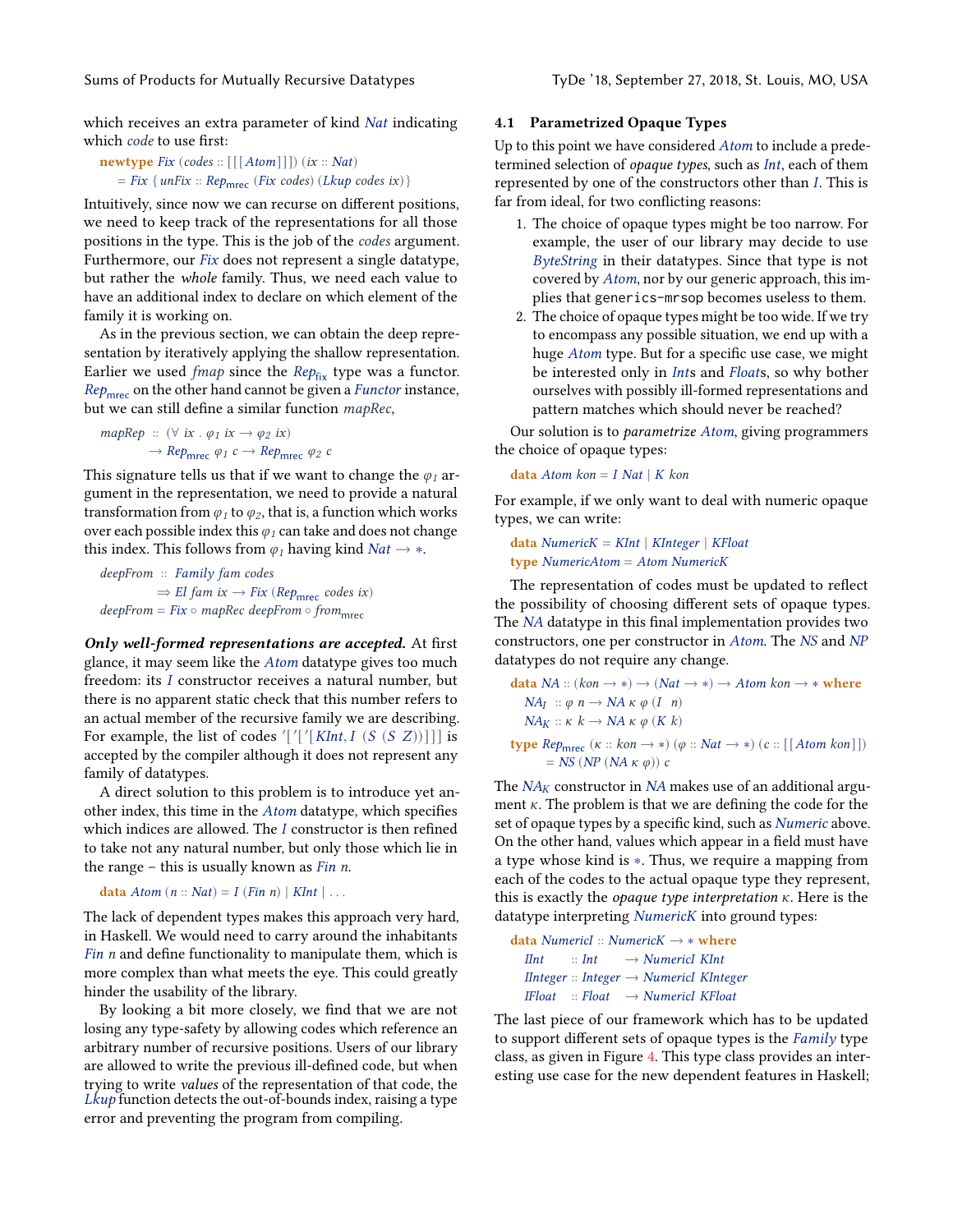both  $\kappa$  and codes are parametrized by an implicit argument kon which represents the set of opaque types.

We stress that the parametrization over opaque types does not mean that we can use only closed universes of opaque types. It is possible to provide an open representation by choosing  $(*)$  – the whole kind of Haskell's ground types – as argument to Atom. As a consequence, the interpretation ought to be of kind  $* \rightarrow *$ , as follows:

data Value :: ∗ → ∗ where Value  $: t \rightarrow$  Value t

In order to use (∗) as an argument to a type, we are required to enable the TypeInType language extension [\[23,](#page-12-19) [24\]](#page-12-20).

### <span id="page-9-1"></span>4.2 Combinators

In the remainder of this section we wish to showcase a selection of particularly powerful combinators that are simple to define by exploiting the sums-of-products structure coupled with the mutual recursion information. Defining the same combinators in multirec would produce much more complicated code. In GHC.Generics these are even impossible to write due to the absence of recursion information.

For the sake of fostering intuition instead of worrying about notational overhead, we write values of  $Rep_{\text{mrec}} \kappa \varphi c$ just like we would write normal Haskell values. They have the same sums-of-products structure anyway. Whenever a function is defined using the  $\approx$  symbol,  $C x_1 \ldots x_n$  will stand for a value of the corresponding  $Rep_{\text{mrec}} \kappa \varphi c$ , that is, There  $(\dots$  (Here  $(x_1 \times \dots \times x_n \times NP0))$ ). Since each of these  $x_1 \ldots x_n$  might be a recursive type or an opaque type, whenever we have two functions  $f_I$  and  $f_K$  in scope,  $f$   $x_i$  will denote the application of the correct function for recursive positions,  $f_I$ , or opaque types  $f_K$ . For example, here is the actual code of the function which maps over a NA structure:

bimapNA  $f_K f_I (NA_I i) = NA_I (f_I i)$ bimapNA  $f_K f_I$  (NA<sub>K</sub> k) = NA<sub>K</sub> ( $f_K$  k)

which following this convention becomes:

bimapNA f<sub>K</sub> f<sub>I</sub>  $x \approx f x$ 

The first obvious combinator which we can write using the sum-of-products structure is map. Our Rep<sub>mrec</sub>  $\kappa \varphi c$ is no longer a regular functor, but a higher bifunctor. In other words, it requires two functions, one for mapping over opaque types and another for mapping over I positions.

$$
bimapRep :: (\forall k. \kappa_1 k \rightarrow \kappa_2 k) \rightarrow (\forall ix. \varphi_1 ix \rightarrow \varphi_2 ix)
$$
  
\n
$$
\rightarrow Rep_{\text{mrec}} \kappa_1 \varphi_1 c \rightarrow Rep_{\text{mrec}} \kappa_2 \varphi_2 c
$$
  
\n
$$
bimapRep_{f_k} f_l(C x_1 ... x_n) \simeq C(f x_1) ... (f x_n)
$$

More interesting than a map perhaps is a general eliminator. In order to destruct a  $Rep_{\text{mrec}} \kappa \varphi c$  we need a way for eliminating every recursive position or opaque type inside the representation and a way of combining these results.

$$
\begin{aligned}\n\text{elimRep} &\;:: (\forall k \ldots k \rightarrow a) \rightarrow (\forall ix. \varphi ix \rightarrow a) \rightarrow ([a] \rightarrow b) \\
&\rightarrow \text{Rep}_{\text{mrec}} \kappa \varphi c \rightarrow b \\
\text{elimRep } f_K \ f_l \ \text{cat } (C \ x_1 \ldots \ x_n) \simeq \text{cat } [f \ x_1, \ldots, f \ x_n]\n\end{aligned}
$$

Being able to eliminate a representation is useful, but it becomes even more useful when we are able to combine the data in different values of the same representation with a zip like combinator. Our zipRep will attempt to put two values of a representation "side-by-side", as long as they are constructed with the same injection into the n-ary sum, NS.

$$
zipRep :: Rep_{\text{mrec}} \kappa_1 \varphi_1 c \rightarrow Rep_{\text{mrec}} \kappa_2 \varphi_2 c
$$
  
\n→ *Maybe* (*Rep*<sub>mrec</sub> ( $\kappa_1 : * : \kappa_2$ ) ( $\varphi_1 : * : \varphi_2$ ) c)  
\n
$$
zipRep (C x_1 ... x_n) (D y_1 ... y_m)
$$
  
\n| C  $\equiv D \cong \exists \text{ust} (C (x_1 : * : y_1) ... (x_n : * : y_n))$   
\n-- if C == D, then also n == m!  
\n| otherwise ≃ Nothing

This definition zipRep can be translated to work with an arbitrary (Alternative  $f$ ) instead of Maybe. The compos combinator, already introduced in Section [3,](#page-4-0) shows up in a yet more expressive form. We are now able to change every subtree of whatever type we choose inside an arbitrary value of the mutually recursive family in question.

$$
\begin{aligned}\n\textit{compos} &\;:: (\forall \textit{ iy} \textit{. El } \textit{fam } \textit{iy} \rightarrow \textit{El } \textit{fam } \textit{iy}) \\
&\rightarrow \textit{El } \textit{fam } \textit{ix} \rightarrow \textit{El } \textit{fam } \textit{ix} \\
\textit{compos } f &= \textit{tomrec} \circ \textit{bimapRep } \textit{id } f \circ \textit{from}_{\textit{mrec}}\n\end{aligned}
$$

Defining these combinators in multirec is not impossible, but involves a much bigger effort. Everything has to be implemented by the means of type classes and each supported combinator must have one instance.

It is worth noting that although we presented pure versions of these combinators, generics-mrsop defines monadic variants of these and suffixes them with a M, following the standard Haskell naming convention. We will need these monadic combinators in Section [5.2.](#page-10-0)

## <span id="page-9-0"></span>5 Examples

In this section we present two applications of our generic programming approach, namely equality and  $\alpha$ -equivalence. Our goal is to show that our approach is at least as powerful as any other comparable library, but brings in the union of their advantages. Even though some examples use a single recursive datatype for the sake of conciseness, those can be readily generalized to mutually recursive families. Another common benchmark for the power of a generic library, zippers, is described in [A](#page-13-0)ppendix  $\bf{A}$  due to lack of space.

There are many other applications for generic programming which greatly benefit from supporting mutual recursion, if not requiring it. One great source of examples consists of operations on abstract syntax trees of realistic languages, such as generic diffing [\[15\]](#page-12-12) or pretty-printing [\[12\]](#page-12-4).

## 5.1 Equality

As usually done in generic programming papers, we should define generic equality in our own framework. In fact, with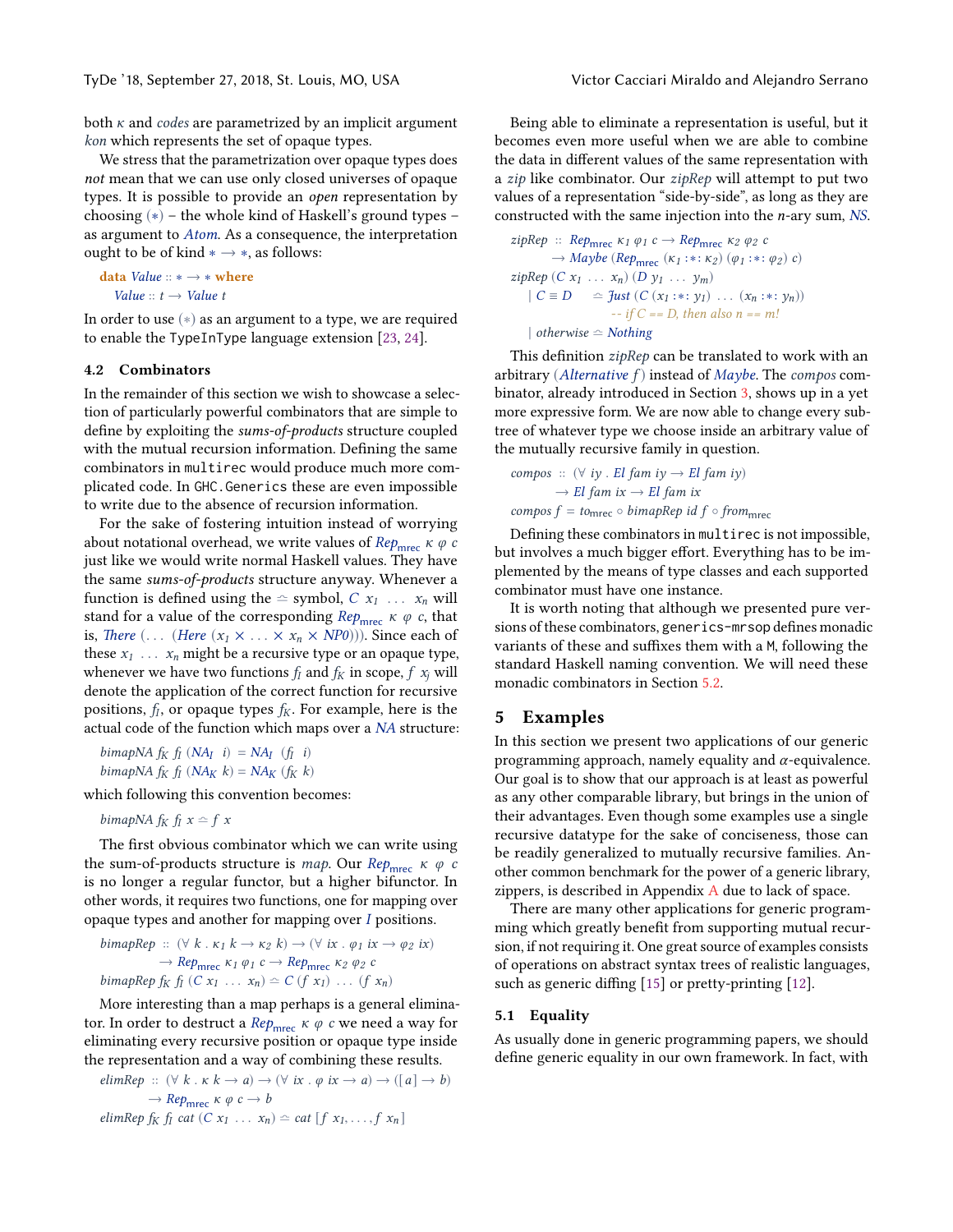<span id="page-10-1"></span>class Family  $(\kappa :: kon \rightarrow *)$  (fam  $::[*])$  (codes  $::[[[Atom kon]]]$ ) where

from<sub>mrec</sub> :: SNat ix  $\rightarrow$  El fam ix  $\rightarrow$  Rep<sub>mrec</sub>  $\kappa$  (El fam) (Lkup codes ix)  $to_{\text{mrec}}$  :: SNat ix  $\rightarrow$  Rep<sub>mrec</sub> κ (El fam) (Lkup codes ix)  $\rightarrow$  El fam ix

Figure 4. Family type class with support for different opaque types

<span id="page-10-2"></span>geq :: (Family κ fam codes)  $\Rightarrow$   $(\forall k \cdot \kappa k \rightarrow \kappa k \rightarrow Bool)$  $\rightarrow$  El fam ix  $\rightarrow$  El fam ix  $\rightarrow$  Bool geq eq<sub>K</sub>  $x$   $y = go$  (deepFrom x) (deepFrom y) where go (*Fix x*) (*Fix y*)  $=$  maybe False (elimRep (uncurry eq<sub>K</sub>) (uncurry go) and) \$ zipRep x y

Figure 5. Generic equality

generics-mrsop we can define a particularly elegant version of generic equality, given in Figure [5.](#page-10-2)

Reading through the code we see that we convert both arguments of geq to their deep representation, then compare their top level constructor with zipRep. If they agree we go through each of their fields calling either the equality on opaque types  $eq_K$  or recursing.

## <span id="page-10-0"></span>5.2  $\alpha$ -Equivalence

A more involved exercise is the definition of  $\alpha$ -equivalence for a language. In this section we start by showing a straightforward version for the  $\lambda$ -calculus and then move on to a more elaborate language. Although such problem has already been treated using generic programming [\[25\]](#page-12-21), it provides a good example to illustrate our library.

Regardless of the language, determining whether two programs are  $\alpha$ -equivalent requires one to focus on the constructors that introduce scoping, declare variables or reference variables. All the other constructors of the language should just combine the recursive results. Let us warm up with untyped λ-calculus:

```
data Term<sub>\lambda</sub> = Var String | Abs String Term<sub>\lambda</sub> | App Term<sub>\lambda</sub> Term<sub>\lambda</sub>
```
Let us explain the process step by step. First, for  $t_1, t_2$  :: Term<sub>λ</sub> to be *α*-equivalent, they have to have the constructors on the same positions. Otherwise, they cannot be  $\alpha$ equivalent. Then we check the bound variables: we traverse both terms at the same time and every time we go through a binder, in this case Abs, we register a new rule saying that the bound variable names are equivalent for the terms under that scope. Whenever we find a reference to a variable, Var, we check if the referenced variable is equivalent under the registered rules so far.

Let us abstract away this book-keeping functionality by the means of a monad with a couple of associated functions. The idea is that monad  $m$  will keep track of a stack of scopes, and each scope will register a list of name-equivalences. Indeed, this is very close to how one should go about defining equality for nominal terms [\[3\]](#page-12-22).

```
class Monad m \Rightarrow MonadAlphaEq m where
   scoped :: m a \rightarrow m aaddRule :: String \rightarrow String \rightarrow m()(\approx) :: String \rightarrow String \rightarrow m Bool
```
Running a scoped f computation will push a new scope for running f and pop it after f is done. The *addRule*  $v_1$   $v_2$ function registers an equivalence of  $v_1$  and  $v_2$  in the top of the scope stack. Finally,  $v_1 \approx v_2$  is defined by pattern matching on the scope stack. If the stack is empty, then (≈)  $v_1 v_2 = (v_1 \equiv v_2)$ . Otherwise, let the stack be s:ss. We first traverse s gathering the rules referencing either  $v_1$  or  $v_2$ . If there are none, we check if  $v_1 \approx v_2$  under ss. If there are rules referencing either variable name in the topmost stack, we must ensure there is only one such rule, and it states a name equivalence between  $v_1$  and  $v_2$ . The implementation of these functions for MonadAlphaEq (State [[(String, String)]]) is available as part of our library.

Returning to our main focus and leaving book-keeping functionality aside, we define in Figure [6](#page-10-3) our alpha equivalence decision procedure by encoding what to do for Var and Abs constructors. The App can be eliminated generically.

There is a number of remarks to be made for this example. First, note the application of  $zipRep$ . If two  $Term_3s$  are made with different constructors, galphaEq will already return False because zipRep will fail. When zipRep succeeds though, we get access to one constructor with paired fields inside. The go is then responsible for performing the necessary semantic actions for the Var and Abs constructors and applying a

```
alphaEq :: Term_{\lambda} \rightarrow Term_{\lambda} \rightarrow Bool
alphaEq x y = flip runState [[ ]]
                    (galphaEq (deepFrom x) (deepFrom y))
   where
      galphaEq x y = maybe False (go Term) (zipRep x y)
      step = elimRepM (return \circ uncurry (\equiv))
                               -- opaque types have to be equal!
                              (uncurry galphaEq) -- recursive step
                              (\textit{return} \circ \textit{and}) -- combine
      go \overline{Term}_{\lambda} x = \text{case} sop x of
          \overline{Var}(v_1 : * : v_2) \rightarrow v_1 \approx v_2\overline{Abs}(v_1 : * : v_2) (t_1 : * : t_2)\rightarrow scoped (addRule v_1 v_2 \gg galphaEq t_1 t_2)
          \overline{\phantom{a}} \rightarrow step x
```
**Figure 6.**  $\alpha$ -equivalence for a  $\lambda$ -calculus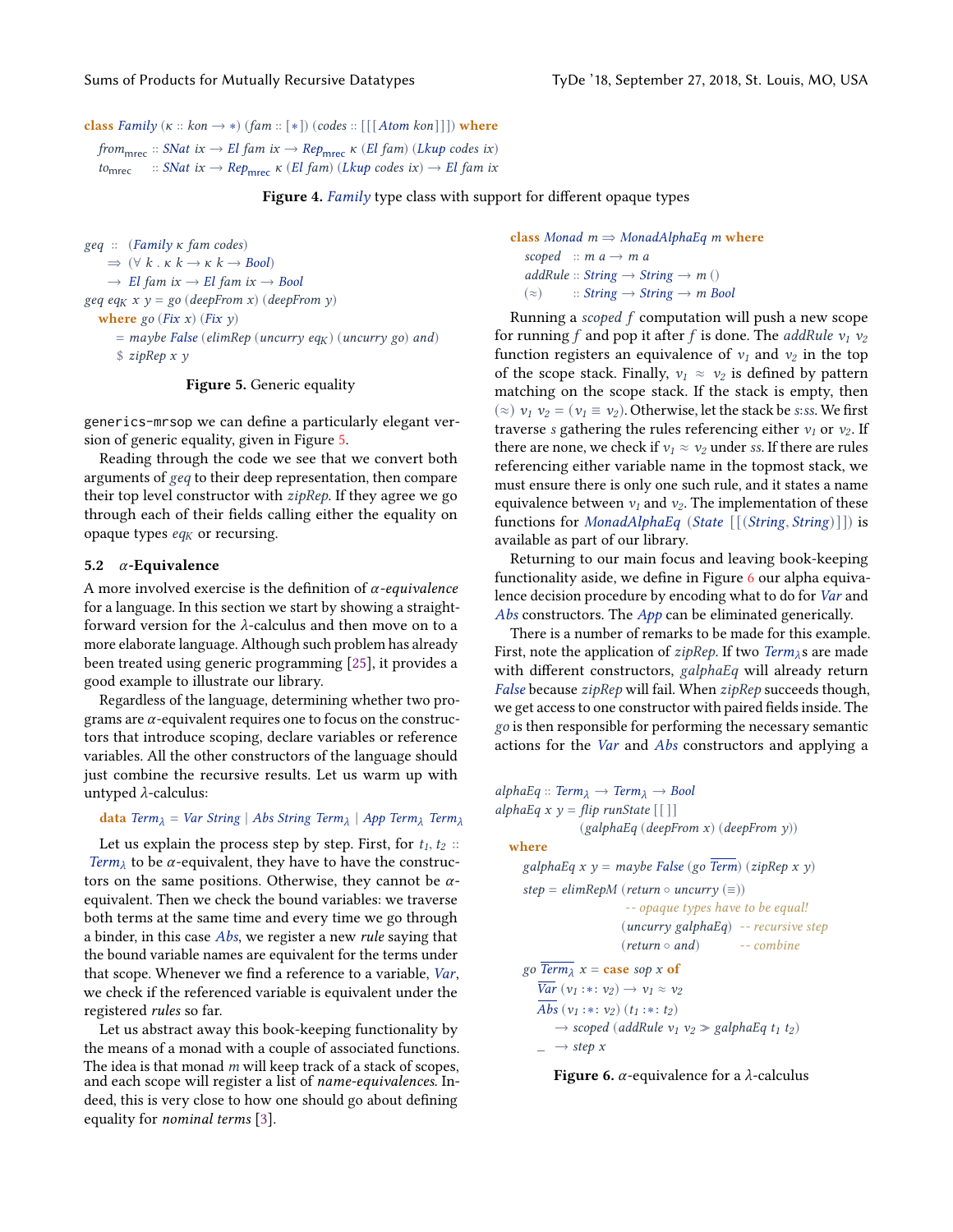<span id="page-11-1"></span>

| <b>data</b> <i>Stmt</i> = <i>SAssign String Exp</i> | go <i>Stmt</i> $x = \cose \text{ sop } x \text{ of }$                                                       |                                                                                             |
|-----------------------------------------------------|-------------------------------------------------------------------------------------------------------------|---------------------------------------------------------------------------------------------|
| <i>SIf</i><br>Exp Stmt Stmt                         | <i>SAssign</i> $(v_1 : * : v_2) (e_1 : * : e_2)$                                                            | $\rightarrow$ addRule $v_1$ $v_2 \gg$ galphaEq e <sub>1</sub> e <sub>2</sub>                |
| SSeq<br>Stmt Stmt                                   |                                                                                                             | $\rightarrow$ step x                                                                        |
| SReturn Exp                                         | go Decl $x = \cose \text{ sop } x \text{ of }$                                                              |                                                                                             |
| SDecl Decl                                          | $DVar (v_1 : * : v_2)$                                                                                      | $\rightarrow$ addRule $v_1$ $v_2 \gg$ return True                                           |
| SSkip                                               | $\overline{DFun}$ $(f_1 : * : f_2)$ $(x_1 : * : x_2)$ $(s_1 : * : s_2) \rightarrow \text{addRule } f_1 f_2$ |                                                                                             |
| <b>data</b> $Decl = DVar String$                    |                                                                                                             | $\geq$ scoped (addRule $x_1 x_2 \geq$ galphaEq $s_1 s_2$ )                                  |
| <b>DFun String String Stmt</b>                      |                                                                                                             | $\rightarrow$ step x                                                                        |
| <b>data</b> $Exp = EVar$ String                     | go $Exp$ $x = case$ sop x of                                                                                |                                                                                             |
| <b>ECall String Exp</b>                             | <i>EVar</i> $(v_1 : * : v_2)$                                                                               | $\rightarrow v_1 \approx v_2$                                                               |
| EAdd Exp Exp                                        | ECall $(f_1 : * : f_2) (e_1 : * : e_2)$                                                                     | $\rightarrow$ ( $\land$ ) <\$> $f_1 \approx f_2$ <*> galphaEq e <sub>1</sub> e <sub>2</sub> |
| ESub Exp Exp                                        |                                                                                                             | $\rightarrow$ step x                                                                        |
| ELit Int                                            | $g_0 = x = step x$                                                                                          |                                                                                             |
|                                                     |                                                                                                             |                                                                                             |

**Figure 7.**  $\alpha$ -equivalence for a toy imperative language

general eliminator for anything else. In the actual library, the *pattern synonyms*  $\overline{Term}_{\lambda}$ ,  $\overline{Var}$ , and  $\overline{Abs}$  are automatically generated as we will see in Appendix [B.](#page-14-0)

One might be inclined to believe that the generic programming here is more cumbersome than a straightforward pattern matching definition over  $Term_\lambda$ . If we consider a more intricate language, however, manual pattern matching becomes almost intractable very fast.

Take the toy imperative language defined in Figure [7.](#page-11-1)  $\alpha$ equivalence for this language can be defined with just a couple of changes to the definition for  $Term_\lambda$ . For one thing, alphaEq, step and galphaEq remain the same. We just need to adapt the go function. Here writing  $\alpha$ -equivalence by pattern matching is not straightforward anymore. Moreover, if we decide to change this language and add more statements or more expressions, the changes to the go function are minimal, none if we do not introduce any additional construct which declares or uses variables. As long as we do not touch the constructors that go patterns matches on, we can even use the very same function.

In this section we have shown several recurring examples from the generic programming community. generics-mrsop gives both expressive power and convenience. The last point we have to address is that we still have to write the  $Family$  instance for the types we want to use. For instance, the Family instance for example in Figure [7](#page-11-1) is not going to be fun. Deriving these automatically is possible, but non-trivial; we give a full account in Appendix [B](#page-14-0)

# 6 Conclusion and Future Work

Generic programming is an ever changing field. The more the Haskell language evolves, the more interesting generic programming libraries we can create. Indeed, some of the language extensions we require in our work were not available at the time that some of the libraries in the related work were developed.

Future work involves expanding the universe of datatypes that our library can handle. Currently, every type involved in a recursive family must be a ground type (of kind ∗ in Haskell terms); our Template Haskell derivations acknowledges this fact by implementing some amount of reduction for types. This limits the functions we can implement generically, for example we cannot write a generic fmap function, since it operates on types of kind  $* \rightarrow *$ . GHC. Generics supports type constructors with exactly one argument via the Generic1 type class. We intend to combine the approach in this paper with that of Serrano and Miraldo [\[21\]](#page-12-23), in which atoms have a wider choice of shapes.

The original sum-of-products approach does not handle all the ground types either, only regular ones [\[4\]](#page-12-9). We inherit this restriction, and cannot represent recursive families which involve existentials or GADTs. The problem in this case is representing the constraints that each constructor imposes on the type arguments.

Our generics-mrsop is a powerful library for generic programming that combines the advantages of previous approaches to generic programming. We have carefully blended the information about (mutually) recursive positions from multirec, with the sums-of-products codes introduced by generics-sop, while maintaining the advantages of both. The programmer is now able to use simple, combinator-based generic programming for a more expressive class of types than the sums-of-products approach allows. This is interesting, especially since mutually recursive types were hard to handle in a generic fashion previous to generics-mrsop.

## References

- <span id="page-11-2"></span>[1] Michael D. Adams. 2010. Scrap Your Zippers: A Generic Zipper for Heterogeneous Types. In WGP '10: Proceedings of the 2010 ACM SIG-PLAN workshop on Generic programming. ACM, New York, NY, USA, 13–24. <https://doi.org/10.1145/1863495.1863499>
- <span id="page-11-0"></span>[2] Thorsten Altenkirch, Neil Ghani, Peter Hancock, Conor McBride, and Peter Morris. 2015. Indexed containers. Journal of Functional Programming 25 (2015).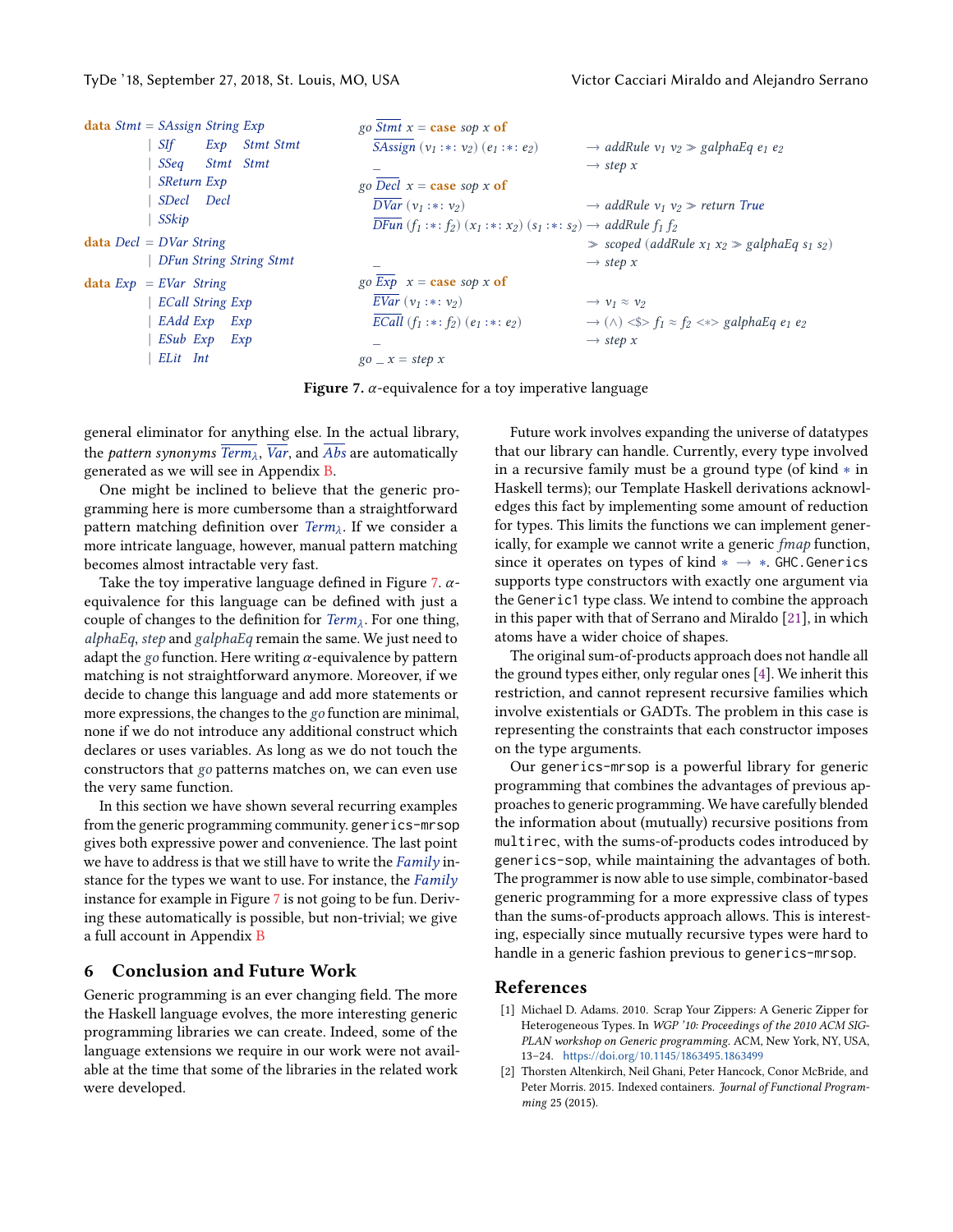- <span id="page-12-22"></span>[3] Christophe Calvès and Maribel Fernández. 2008. Nominal Matching and Alpha-Equivalence. In Logic, Language, Information and Computation, Wilfrid Hodges and Ruy de Queiroz (Eds.). Springer Berlin Heidelberg, Berlin, Heidelberg, 111–122.
- <span id="page-12-9"></span>[4] Edsko de Vries and Andres Löh. 2014. True Sums of Products. In Proceedings of the 10th ACM SIGPLAN Workshop on Generic Programming (WGP '14). ACM, New York, NY, USA, 83–94. [https:](https://doi.org/10.1145/2633628.2633634) [//doi.org/10.1145/2633628.2633634](https://doi.org/10.1145/2633628.2633634)
- <span id="page-12-17"></span>[5] Richard A. Eisenberg and Stephanie Weirich. 2012. Dependently Typed Programming with Singletons. SIGPLAN Not. 47, 12 (Sept. 2012), 117– 130. <https://doi.org/10.1145/2430532.2364522>
- <span id="page-12-18"></span>[6] Richard A. Eisenberg, Stephanie Weirich, and Hamidhasan G. Ahmed. 2016. Visible Type Application. In Programming Languages and Systems - 25th European Symposium on Programming, ESOP 2016, Held as Part of the European Joint Conferences on Theory and Practice of Software, ETAPS 2016, Eindhoven, The Netherlands, April 2-8, 2016, Proceedings (Lecture Notes in Computer Science), Peter Thiemann (Ed.), Vol. 9632. Springer, 229–254.
- <span id="page-12-0"></span>[7] Jeremy Gibbons. 2006. Design Patterns As Higher-order Datatypegeneric Programs. In Proceedings of the 2006 ACM SIGPLAN Workshop on Generic Programming (WGP '06). ACM, New York, NY, USA, 1–12. <https://doi.org/10.1145/1159861.1159863>
- <span id="page-12-25"></span>[8] Ralf Hinze, Johan Jeuring, and Andres LÃűh. 2004. Type-indexed data types. Science of Computer Programming 51, 1 (2004), 117 – 151. <https://doi.org/10.1016/j.scico.2003.07.001> Mathematics of Program Construction (MPC 2002).
- <span id="page-12-24"></span>[9] Gérard Huet. 1997. The Zipper. Journal of Functional Programming 7, 5 (1997), 549âĂŞ554.
- <span id="page-12-5"></span>[10] Ralf Lämmel and Simon Peyton Jones. 2003. Scrap Your Boilerplate: A Practical Design Pattern for Generic Programming. In Proceedings of the 2003 ACM SIGPLAN International Workshop on Types in Languages Design and Implementation (TLDI '03). ACM, New York, NY, USA, 26–37. <https://doi.org/10.1145/604174.604179>
- <span id="page-12-16"></span>[11] Andres Löh and José Pedro Magalhaes. 2011. Generic programming with indexed functors. In Proceedings of the seventh ACM SIGPLAN workshop on Generic programming. ACM, 1–12.
- <span id="page-12-4"></span>[12] José Pedro Magalhães, Atze Dijkstra, Johan Jeuring, and Andres Löh. 2010. A Generic Deriving Mechanism for Haskell. In Proceedings of the Third ACM Haskell Symposium on Haskell (Haskell '10). ACM, New York, NY, USA, 37–48. <https://doi.org/10.1145/1863523.1863529>
- <span id="page-12-2"></span>[13] José Pedro Magalhães and Andres Löh. 2012. A Formal Comparison of Approaches to Datatype-Generic Programming. In Proceedings Fourth Workshop on Mathematically Structured Functional Programming, Tallinn, Estonia, 25 March 2012 (Electronic Proceedings in Theoretical Computer Science), James Chapman and Paul Blain Levy (Eds.), Vol. 76. Open Publishing Association, 50–67. [https:](https://doi.org/10.4204/EPTCS.76.6) [//doi.org/10.4204/EPTCS.76.6](https://doi.org/10.4204/EPTCS.76.6)
- <span id="page-12-1"></span>[14] Simon Marlow et al. 2010. Haskell 2010 Language Report. [https:](https://www.haskell.org/onlinereport/haskell2010/) [//www.haskell.org/onlinereport/haskell2010/](https://www.haskell.org/onlinereport/haskell2010/).
- <span id="page-12-12"></span>[15] Victor Cacciari Miraldo, Pierre-Évariste Dagand, and Wouter Swierstra. 2017. Type-directed Diffing of Structured Data. In Proceedings of the 2Nd ACM SIGPLAN International Workshop on Type-Driven Development (TyDe 2017). ACM, New York, NY, USA, 2–15. [https:](https://doi.org/10.1145/3122975.3122976) [//doi.org/10.1145/3122975.3122976](https://doi.org/10.1145/3122975.3122976)
- <span id="page-12-6"></span>[16] Neil Mitchell and Colin Runciman. 2007. Uniform Boilerplate and List Processing. In Proceedings of the ACM SIGPLAN Workshop on Haskell Workshop (Haskell '07). ACM, New York, NY, USA, 49–60. <https://doi.org/10.1145/1291201.1291208>
- <span id="page-12-7"></span>[17] Thomas van Noort, Alexey Rodriguez, Stefan Holdermans, Johan Jeuring, and Bastiaan Heeren. 2008. A Lightweight Approach to Datatypegeneric Rewriting. In Proceedings of the ACM SIGPLAN Workshop on Generic Programming (WGP '08). ACM, New York, NY, USA, 13–24. <https://doi.org/10.1145/1411318.1411321>
- <span id="page-12-15"></span>[18] Matthew Pickering, Gergő Érdi, Simon Peyton Jones, and Richard A. Eisenberg. 2016. Pattern Synonyms. In Proceedings of the 9th International Symposium on Haskell (Haskell 2016). ACM, New York, NY, USA, 80–91. <https://doi.org/10.1145/2976002.2976013>
- <span id="page-12-3"></span>[19] Alexey Rodriguez, Johan Jeuring, Patrik Jansson, Alex Gerdes, Oleg Kiselyov, and Bruno C. d. S. Oliveira. 2008. Comparing Libraries for Generic Programming in Haskell. In Proceedings of the First ACM SIGPLAN Symposium on Haskell (Haskell '08). ACM, New York, NY, USA, 111–122. <https://doi.org/10.1145/1411286.1411301>
- <span id="page-12-10"></span>[20] Alejandro Serrano and Jurriaan Hage. 2016. Generic Matching of Tree Regular Expressions over Haskell Data Types. In Practical Aspects of Declarative Languages - 18th International Symposium, PADL 2016, St. Petersburg, FL, USA, January 18-19, 2016. Proceedings. 83–98. [https:](https://doi.org/10.1007/978-3-319-28228-2_6) [//doi.org/10.1007/978-3-319-28228-2\\_6](https://doi.org/10.1007/978-3-319-28228-2_6)
- <span id="page-12-23"></span>[21] Alejandro Serrano and Victor Cacciari Miraldo. 2018. Generic Programming of All Kinds. In Conditionally accepted to Haskell Symposium 2018 (Haskell '18).
- <span id="page-12-13"></span>[22] Tim Sheard and Simon Peyton Jones. 2002. Template metaprogramming for Haskell. 1–16. [https://www.microsoft.com/en-us/](https://www.microsoft.com/en-us/research/publication/template-meta-programming-for-haskell/) [research/publication/template-meta-programming-for-haskell/](https://www.microsoft.com/en-us/research/publication/template-meta-programming-for-haskell/)
- <span id="page-12-19"></span>[23] Stephanie Weirich, Justin Hsu, and Richard A. Eisenberg. 2013. System FC with Explicit Kind Equality. SIGPLAN Not. 48, 9 (Sept. 2013), 275– 286. <https://doi.org/10.1145/2544174.2500599>
- <span id="page-12-20"></span>[24] Stephanie Weirich, Antoine Voizard, Pedro Henrique Azevedo de Amorim, and Richard A. Eisenberg. 2017. A Specification for Dependent Types in Haskell. Proc. ACM Program. Lang. 1, ICFP, Article 31 (Aug. 2017), 29 pages. <https://doi.org/10.1145/3110275>
- <span id="page-12-21"></span>[25] Stephanie Weirich, Brent A. Yorgey, and Tim Sheard. 2011. Binders Unbound. In Proceedings of the 16th ACM SIGPLAN International Conference on Functional Programming (ICFP '11). ACM, New York, NY, USA, 333–345. <https://doi.org/10.1145/2034773.2034818>
- <span id="page-12-14"></span>[26] Hongwei Xi, Chiyan Chen, and Gang Chen. 2003. Guarded Recursive Datatype Constructors. In Proceedings of the 30th ACM SIGPLAN-SIGACT Symposium on Principles of Programming Languages (POPL '03). ACM, New York, NY, USA, 224–235. [https://doi.org/10.1145/](https://doi.org/10.1145/604131.604150) [604131.604150](https://doi.org/10.1145/604131.604150)
- <span id="page-12-8"></span>[27] Alexey Rodriguez Yakushev, Stefan Holdermans, Andres Löh, and Johan Jeuring. 2009. Generic Programming with Fixed Points for Mutually Recursive Datatypes. In Proceedings of the 14th ACM SIGPLAN International Conference on Functional Programming (ICFP '09). ACM, New York, NY, USA, 233–244. <https://doi.org/10.1145/1596550.1596585>
- <span id="page-12-11"></span>[28] Brent A. Yorgey, Stephanie Weirich, Julien Cretin, Simon Peyton Jones, Dimitrios Vytiniotis, and José Pedro Magalhães. 2012. Giving Haskell a Promotion. In Proceedings of the 8th ACM SIGPLAN Workshop on Types in Language Design and Implementation (TLDI '12). ACM, New York, NY, USA, 53–66. <https://doi.org/10.1145/2103786.2103795>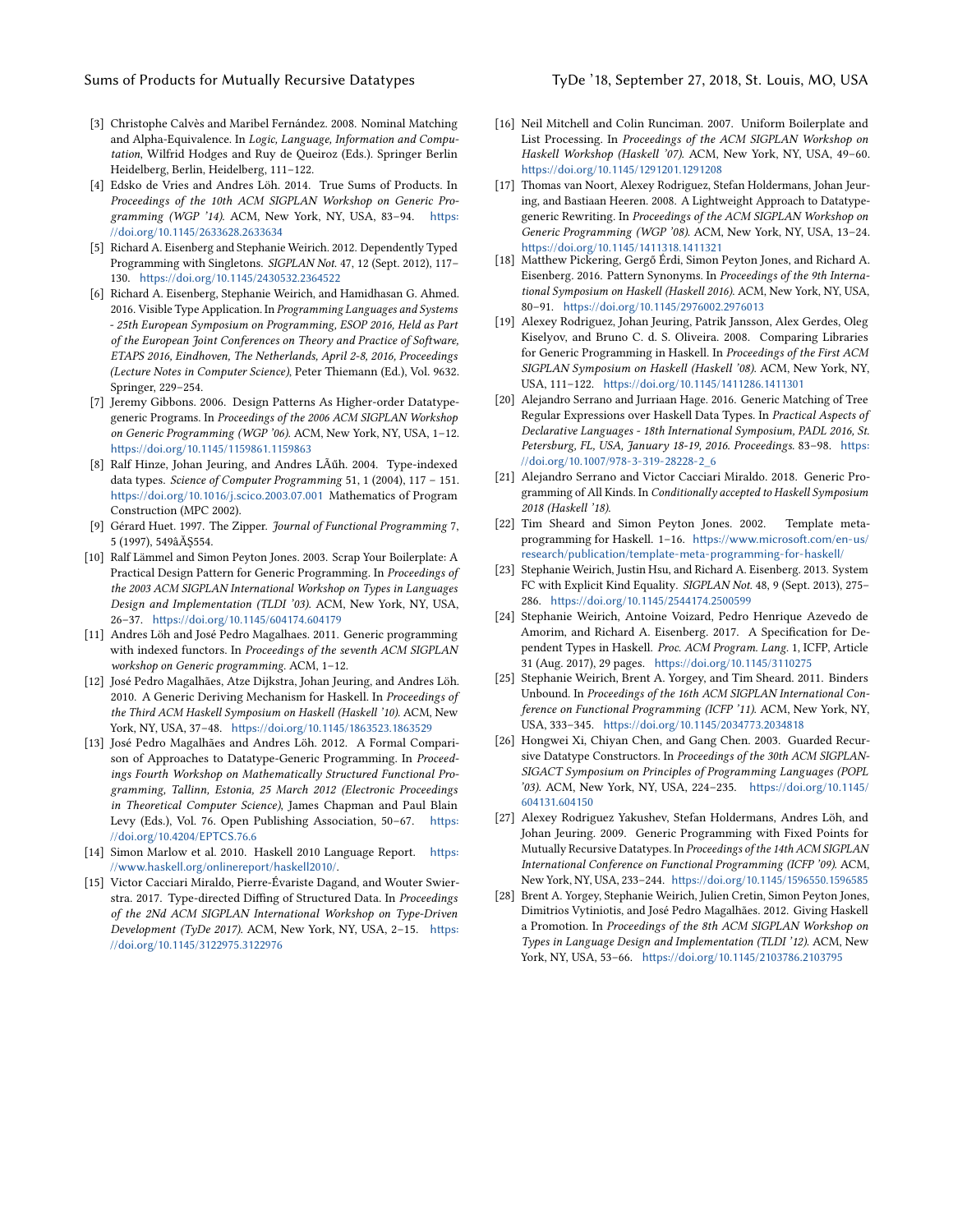# <span id="page-13-0"></span>A The Generic Zipper

To add to our examples section we conduct a validation exercise involving a more complex application of generic programming. Zippers [\[9\]](#page-12-24) are a well established technique for traversing a recursive data structure keeping track of the current focus point. Defining generic zippers is nothing new, this has been done by many authors [\[1,](#page-11-2) [8,](#page-12-25) [27\]](#page-12-8) for many different classes of types in the past. To the best of the authors knowledge, this is the first definition in a direct sums-ofproducts style. We will not be explaining are zippers are in detail, instead, we will give a quick reminder and show how zippers fit within our framework.

Generally speaking, the zipper keeps track of a focus point in a data structure and allows for the user to conveniently move this focus point and to apply functions to whatever is under focus. This focus point is expressed by the means of a location type, Loc, with a couple of associated functions:

up, dowm, right  $::$  Loc  $a \rightarrow$  Maybe (Loc  $a)$ <br>update  $::$   $(a \rightarrow a) \rightarrow$  Loc  $a \rightarrow$  Lo  $u:(a \rightarrow a) \rightarrow Loc\ a \rightarrow Loc\ a$ 

Where a and Loc a are isomorphic, and can be converted by the means of enter and leave functions. For instance, the composition of down, down, right , update f will essentially move the focus two layers down from the root, then one element to the right and apply function  $f$  to the focused element, as shown below.



In our case, this location type consists of a distinguished element of the family El fam ix and a stack of contexts with a hole of type ix, where we can plug in the distinguished element. This stack of contexts may build a value whose type is a different member of the family; we recall its index as  $iy$ .

For the sake of conciseness we present the datatypes for a fixed interpretation of opaque types  $ki:: kon \rightarrow *$ , a family  $fam::[*]$  and its associated codes  $codes::[[[Atom kon]]]$ . In the actual implementation all those elements appear as additional parameters to Loc and Ctxs.

```
data Loc :: Nat \rightarrow * where
   Loc :: El fam iy \rightarrow Ctxs ix iy \rightarrow Loc ix
```
The second field of Loc, the stack of contexts, represents how deep into the recursive tree we have descended so far. Each time we unwrap another layer of recursion, we push some context onto the stack to be able to go back up. Note how the Cons constructor resembles some sort of composition operation.

data  $Ctxs :: Nat \rightarrow Nat \rightarrow *$  where Nil :: Ctxs ix ix Cons :: Ctx (Lkup codes iz) iy  $\rightarrow$  Ctxs ix iz  $\rightarrow$  Ctxs ix iy

Each element in this stack is an individual context,  $Ctx$  c iy. A context is defined by a choice of a constructor for the code c, paired a product of the correct type where one of the elements is a hole. This hole represents where the distinguished element in Loc was supposed to be.

data  $Ctx$  ::  $[[Atom kon]] \rightarrow Nat \rightarrow *$  where Ctx :: Constr  $n c \rightarrow NP \sqcap (Lkup n c)$  iy  $\rightarrow Ctx c$  iy data  $NP\Box$ :: [Atom kon]  $\rightarrow Nat \rightarrow *$  where Here  $:: NP (NA ki (El fam)) xs \rightarrow NP_{\Box} (I ix:xs) ix$ There :: NA ki (El fam)  $x \to NP_{\square}$  xs i $x \to NP_{\square}$  (x :xs) ix

The navigation functions are a direct translation of those defined for the multirec [\[27\]](#page-12-8) library, that use the first, fill, and next primitives for working over Ctxs. The fill function can be taken over almost unchanged, whereas first and next require a simple trick: we have to wrap the Nat parameter of  $NP$  $\Box$  in an existential in order to manipulate it conveniently. The ix is packed up in an existential type since we do not really know beforehand which member of the mutually recursive family is seen first in an arbitrary product.

data  $\exists NP \sqcap :: [Atom kon] \rightarrow *$  where Witness :: El fam ix  $\rightarrow NP_{\Box} c$  ix  $\rightarrow \exists NP_{\Box} c$ 

Now we can define the *first*∃ and *next*∃, the counterparts of first and next from multirec. Intuitively, first<sub>∃</sub> returns the  $NP$  $\Box$  with the first recursive position (if any) selected, next $\Box$ tries to find the next recursive position in an  $NP_{\Box}$ . These functions have the following types:

$$
first \exists :: NP (NA ki (El fam)) xs \rightarrow Maybe (\exists NP \sqcap xs)
$$
  

$$
next \exists :: \exists NP \sqcap xs \rightarrow Maybe (\exists NP \sqcap xs)
$$

To conclude we can now use flipped compositions for pure functions  $(\ggg)$  ::  $(a \to b) \to (b \to c) \to a \to c$  and monadic functions  $(\gg \gg)$  :: (Monad m)  $\Rightarrow$   $(a \rightarrow m b) \rightarrow$  $(b \rightarrow m \ c) \rightarrow a \rightarrow m \ c$  to elegantly write some location based instruction to transform some value of the type  $Term_{\lambda}$  defined in Section [5.2.](#page-10-0) Here enter and leave witness the isomorphism between El fam ix and Loc ix.

$$
tr :: Termλ → Maybe Termλ
$$
  
\n
$$
tr = enter \gg down
$$
  
\n
$$
~\gg \text{right}
$$
  
\n
$$
~\gg \text{update} (const \text{ $Var "c")}
$$
  
\n
$$
~\gg \text{leave}
$$
  
\n
$$
~\gg \text{return}
$$
  
\n
$$
tr (App (Var "a") (Var "b"))
$$
  
\n
$$
= Just (App (Var "a") (Var "c"))
$$

We invite the reader to check the source code for a more detailed account of the generic zipper. In fact, we were able to provide the same zipper interface as the multirec library. Our implementation is shorter, however. This is because we do not need type classes to implement first∃ and next∃.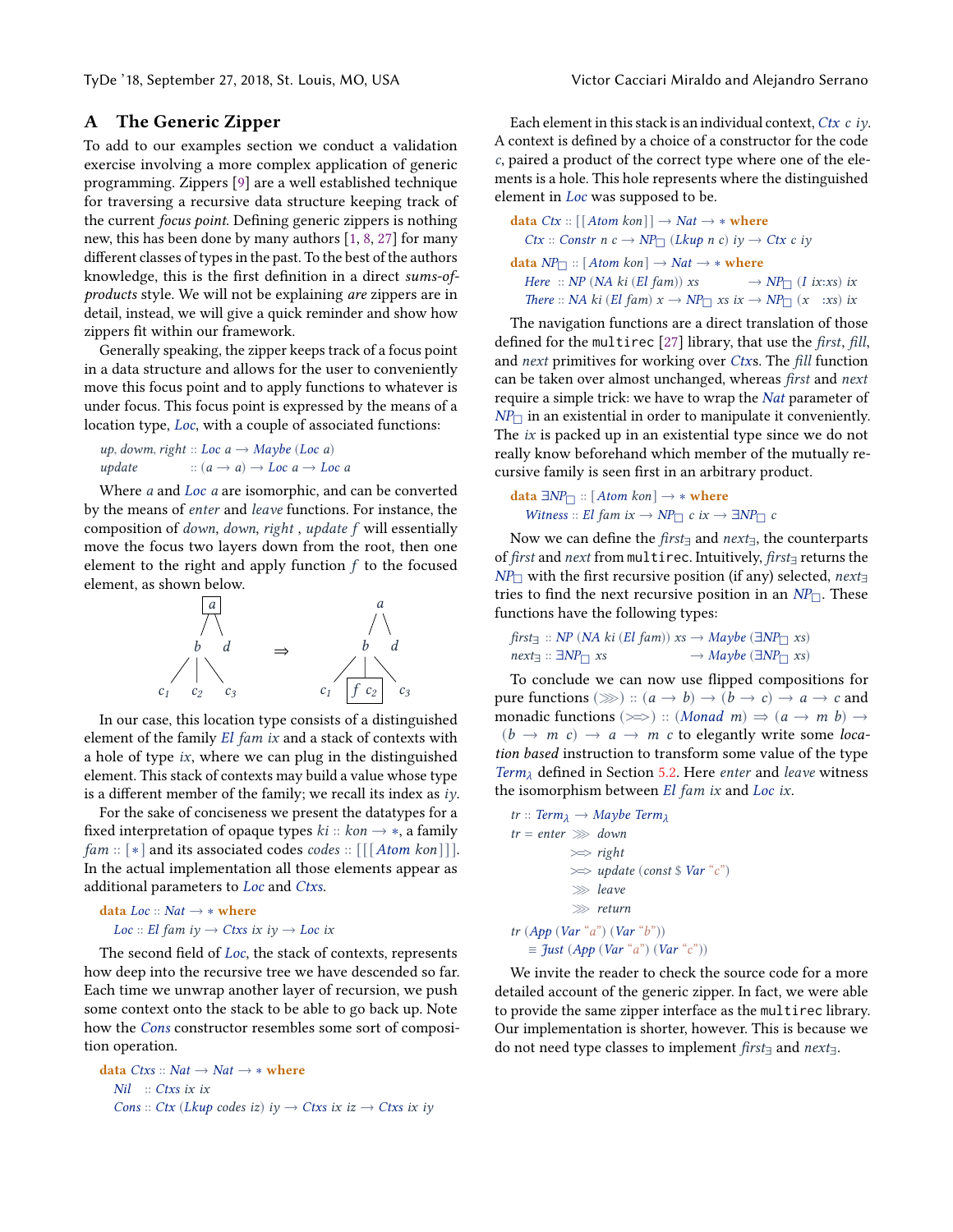Sums of Products for Mutually Recursive Datatypes TyDe '18, September 27, 2018, St. Louis, MO, USA

# <span id="page-14-0"></span>B Template Haskell

Having a convenient and robust way to get the Family instance for a given selection of datatypes is paramount for the usability of our library. In a real scenario, a mutually recursive family may consist of many datatypes with dozens of constructors. Sometimes these datatypes are written with parameters, or come from external libraries.

Our goal is to automate the generation of Family instances under all those circumstances using Template Haskell [\[22\]](#page-12-13). From the programmers' point of view, they only need to call deriveFamily with the topmost (that is, the first) type of the family. For example:

```
data Exp var = ...
data Stmt var = \ldotsdata Decl var = \ldotsdata Prog var = \ldotsderiveFamily [t|Prog String|]
```
The *deriveFamily* takes care of unfolding the (type level) recursion until it reaches a fixpoint. In this case, the type synonym  $FamProgString = '[Prog String, ...)$  will be gener-<br>ated together with its  $Family$  instance. Optionally, one can ated, together with its Family instance. Optionally, one can also pass along a custom function to decide whether a type should be considered opaque. By default, it uses a selection of Haskell built-in types as opaque types.

## B.1 Unfolding the Family

The process of deriving a whole mutually recursive family from a single member is conceptually divided into two disjoint processes. First we unfold all definitions and follow all the recursive paths until we reach a fixpoint. At that moment we know that we have discovered all the types in the family. Second, we translate the definition of those types to the format our library expects. During the unfolding process we keep a key-value map in a State monad, keeping track of the types we have seen, the types we have seen and processed and the indices of those within the family.

Let us illustrate this process in a bit more detail using our running example of a mutually recursive family and consider what happens within Template Haskell when it starts unfolding the *deriveFamily* clause.

```
data Rose a = Fork a [Rose a]data [a] = [ ] | a:[ a]deriveFamily [t|Rose Int|]
```
The first thing that happens is registering that we seen the type Rose Int. Since it is the first type to be discovered, it is assigned index zero within the family. Next we need to reify the definition of Rose. At this point, we query Template Haskell for the definition, and we obtain data Rose  $x =$ *Fork x* [*Rose x*]. Since *Rose* has kind  $* \rightarrow *$ , it cannot be directly translated – our library only supports ground types, which are those with kind ∗. But we do not need a generic definition for Rose, we just need the specific case where

 $x = Int$ . Essentially, we just apply the reified definition of Rose to Int and  $\beta$ -reduce it, giving us Fork Int [Rose Int].

The next processing step is looking into the types of the fields of the (single) constructor Fork. First we see Int and decide it is an opaque type, say KInt. Second, we see  $[RoseInt]$ and notice it is the first time we see this type. Hence, we register it with a fresh index,  $S Z$  in this case. The final result for Rose Int is '['[K KInt, I  $(S Z)$ ]].

We now go into  $[$  *Rose Int*  $]$  for processing. Once again we need to perform some amount of  $β$ -reduction at the type level before inspecting its fields. The rest of the process is the same that for Rose Int. However, when we encounter the field of type Rose Int this is already registered, so we just need to use the index Z in that position.

The final step is generating the actual Haskell code from the data obtained in the previous process. This is a very verbose and mechanical process, whose details we omit. In short, we generate the necessary type synonyms, pattern synonyms, the Family instance, and metadata information. The generated type synonyms are named after the topmost type of the family, passed to *deriveFamily*:

```
type FamRoseInt
      ='
                               \sqrt{RoseInt]}type CodesRoseInt
      = '['['[K KInt, I (S Z)]], '['[], '[I Z, I (S Z)]]]
```
Pattern synonyms are useful for convenient pattern matching and injecting into the View datatype. We produce two different kinds of pattern synonyms. First, synonyms for generic representations, one per constructor. Second, synonyms which associate each type in the recursive family with their position in the list of codes.

```
pattern \overline{Fork} x xs = Tag SZ (NA<sub>K</sub> x × NA<sub>I</sub> xs × NP0)
\textbf{pattern} \begin{bmatrix} \overline{\phantom{a}} \\ \overline{\phantom{a}} \end{bmatrix} = Tag SZ NP0
pattern x : xs = Tag (SS SZ) (NA<sub>I</sub> x \times NA<sub>I</sub> xs \times NP0)pattern RoseInt = SZpattern ListRoseInt = SS SZ
```
The actual *Family* instance is exactly as the one shown in Section [4](#page-6-0)

instance Family Singl FamRoseInt CodesRoseInt where ...

# C Metadata

The representations described in this paper is enough to write generic equalities and zippers. But there is one missing ingredient to derive generic pretty-printing or conversion to JSON, for instance. We need to maintain the metadata information of our datatypes. This metadata includes the datatype name, the module where it was defined, and the name of the constructors. Without this information you cannot write a function which outputs the string

Fork 1 [Fork 2 [], Fork 3 []]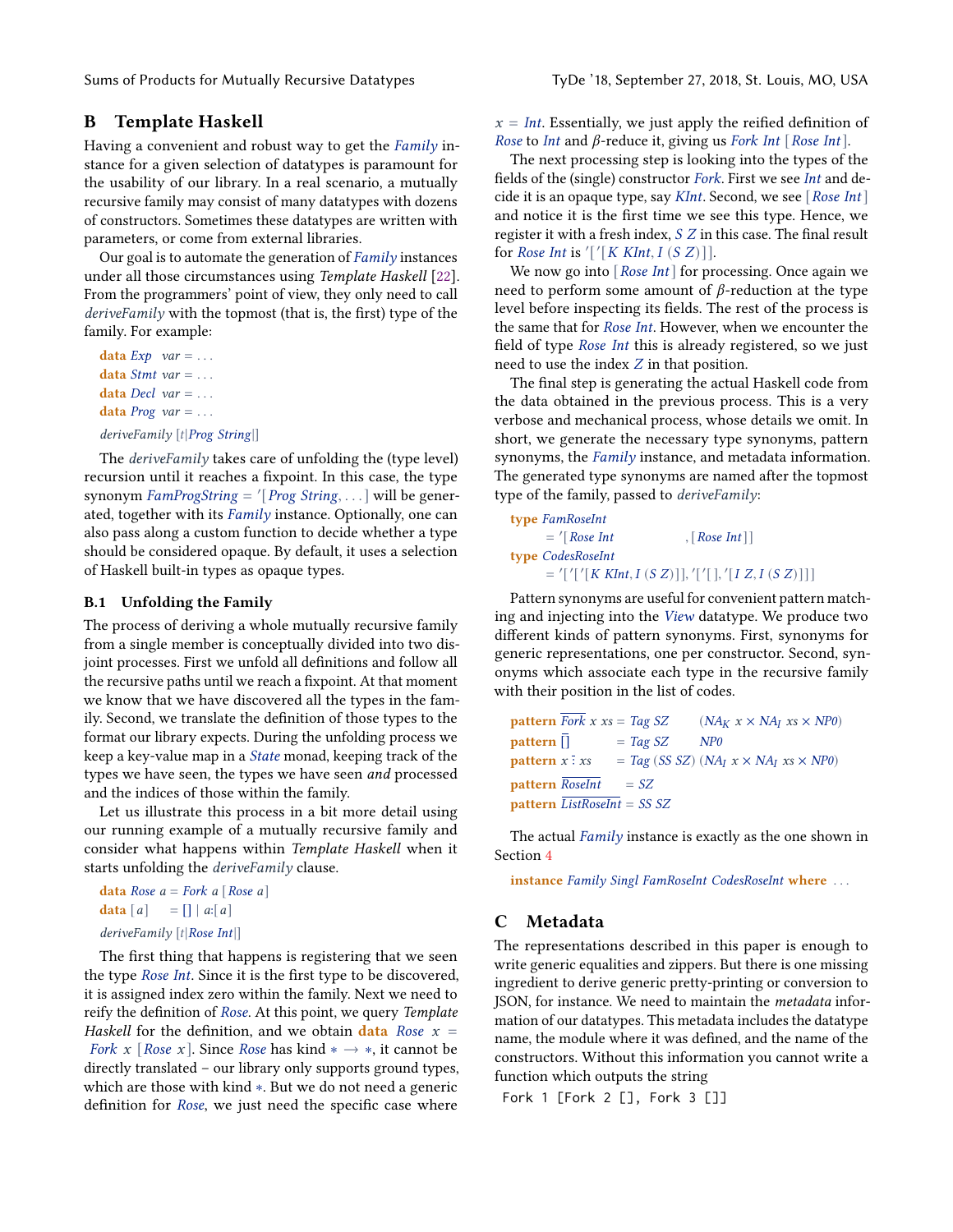for a call to generic Show (Fork 1 [Fork 2 [], Fork 3 [1]). The reason is that the code of Rose Int does not contain the information that the constructor of Rose is called "Fork".

Like in generics-sop [\[4\]](#page-12-9), having the code for a family of datatypes available allows for a completely separate treatment of metadata. This is yet another advantage of the sumof-products approach when compared to the more traditional pattern functors. In fact, our handling of metadata is heavily inspired from generics-sop, so much so that we will start by explaining a simplified version of their handling of metadata, and then outline the differences to our approach.

The general idea is to store the meta information following the structure of the datatype itself. So, instead of data, we keep track of the names of the different parts and other meta information that can be useful. It is advantageous to keep metadata separate from the generic representation as it would only clutter the definition of generic functionality. This information is tied to a datatype by means of an additional type class HasDatatypeInfo. Generic functions may now query the metadata by means of functions like datatypeName, which reflect the type information into the term level. The definitions are given in Figure [8.](#page-16-1)

Our library uses the same approach to handle metadata. In fact, the code remains almost unchanged, except for adapting it to the larger universe of datatypes we can now handle. Unlike generic-sop, our list of lists representing the sumof-products structure does not contain types of kind ∗, but Atoms. All the types representing metadata at the type level must be updated to reflect this new scenario:

| <b>data</b> DatatypeInfo $::$ [[Atom kon]] $\rightarrow$ * <b>where</b> |  |  |                                             |
|-------------------------------------------------------------------------|--|--|---------------------------------------------|
| <b>data</b> ConstructorInfo:: $[Atom kon] \rightarrow$ * where          |  |  |                                             |
| <b>data</b> FieldInfo                                                   |  |  | $\therefore$ Atom kon $\rightarrow$ * where |
|                                                                         |  |  |                                             |

As we have discussed above, our library is able to generate codes not only for single types of kind ∗, like Int or Bool, but also for types which are the result of type level applications, such as Rose Int and [Rose Int]. The shape of

the metadata information in *DatatypeInfo*, a module name plus a datatype name, is not enough to handle these cases. We replace the uses of ModuleName and DatatypeName in DatatypeInfo by a richer promoted type TypeName, which can describe applications, as required.

```
data TypeName = ConT ModuleName DatatypeName
                  | TypeName :@: TypeName
data DatatypeInfo :: [[Atom kon]] \rightarrow * where
  ADT :: TypeName \rightarrow NP ConstructorInfo cs
        \rightarrow DatatypeInfo cs
  New :: TypeName \rightarrowConstructorInfo '[c]\rightarrow DatatypeInfo '['[c]]
```
The most important difference to generics-sop, perhaps, is that the metadata is not defined for a single type, but for a type within a family. This is reflected in the new signature of datatypeInfo, which receives proxies for both the family and the type. The type equalities in that signature reflect the fact that the given type  $ty$  is included with index  $ix$  within the family fam. This step is needed to look up the code for the type in the right position of codes.

class (Family κ fam codes)  $\Rightarrow$  HasDatatypeInfo κ fam codes ix |  $fam \rightarrow \kappa$  codes where datatypeInfo :: (ix ∼ Idx ty fam, Lkup ix fam  $\sim$  ty)  $\Rightarrow$  Proxy fam  $\rightarrow$  Proxy ty  $\rightarrow$  DatatypeInfo (Lkup ix codes)

The Template Haskell will then generate something similar to the instance below for the first type in the family, Rose Int:

```
instance HasDatatypeInfo Singl FamRose CodesRose Z where
  datatypeInfo =
     = ADT (ConT "E" "Rose" : @: ConT "Prelude" "Int")$ (Constructor "Fork") × NP0
```
Once all the metadata is in place, we can use it in the same fashion as generics-sop. We refer the interested reader to de Vries and Löh [\[4\]](#page-12-9) for examples.